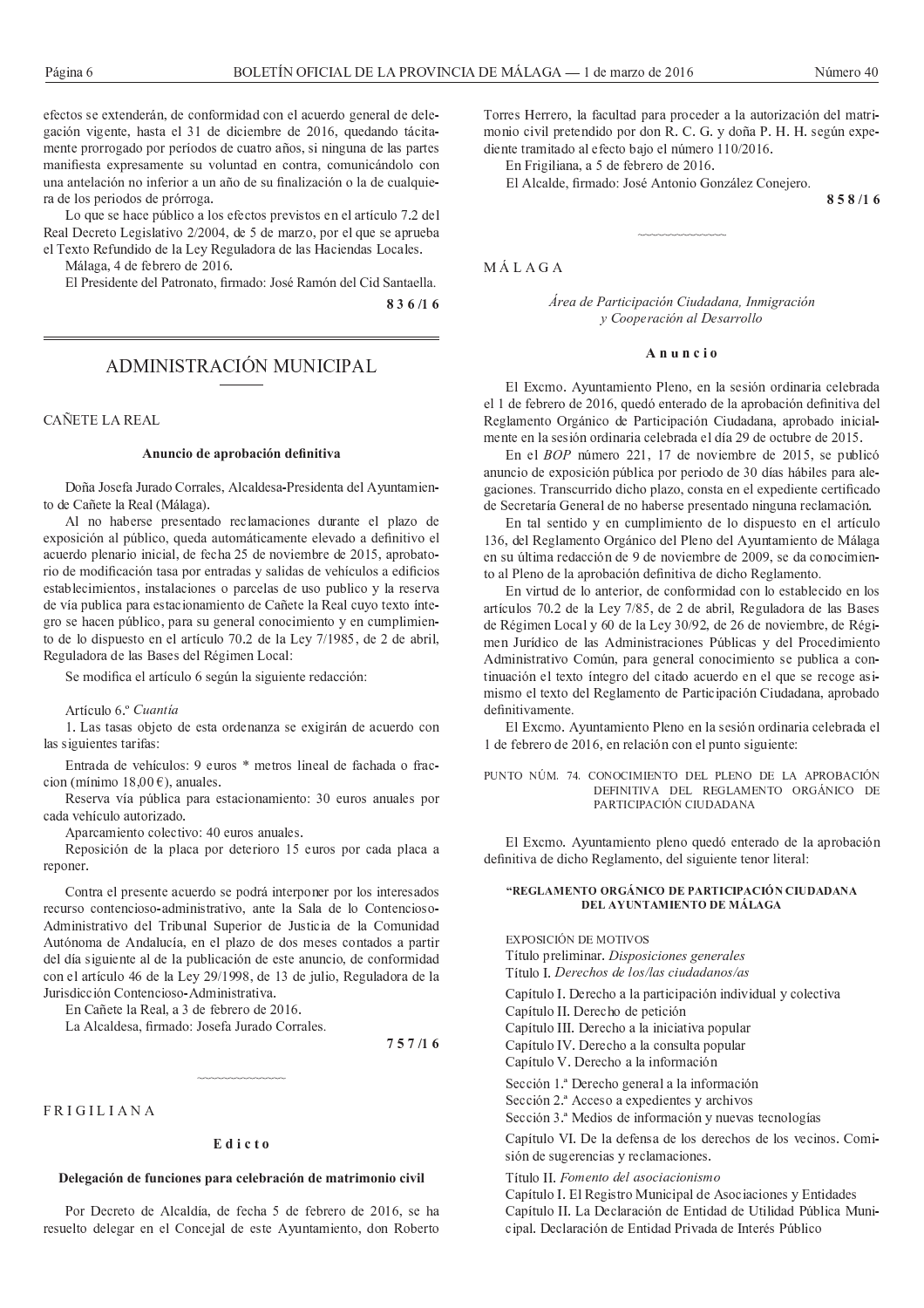Capítulo III. Las entidades municipales de voluntariado

Capítulo IV. La mediación asociativa

Capítulo V. Régimen de subvenciones

Capítulo VI. Locales públicos municipales

Título III. Órganos de participación

Capítulo I. Normas comunes

Capítulo II. El Consejo Social de la Ciudad

Capítulo III. Los consejos sectoriales de participación

Sección 1.ª La Naturaleza, Régimen Jurídico, Composición y Constitución de los Consejos Sectoriales

Sección 2.ª Los derechos y deberes de los miembros

Sección 3.ª Los órganos de los consejos sectoriales

Subsección 1.ª El/la Presidente/a, El/la Vicepresidente/a y El/la Secretario/a

Subsección 2ª Organismos y entidades corporativas y profesiona-<sub>les</sub>

Subsección 3<sup>ª</sup> Organizaciones ciudadanas

Subsección 4.ª Técnicos y personas a título individual

Sección 4.ª Funciones de los consejos sectoriales

Subsección 1.ª Comisiones técnicas

Subsección 2<sup>ª</sup> Mesas de debate

Sección 5.ª Funcionamiento de los consejos sectoriales.

Subsección 1.ª Normas comunes

Subsección 2<sup>ª</sup> Funcionamiento de las comisiones técnicas

Capítulo IV. Los distritos, la participación ciudadana y desconcentración municipal

Sección 1.ª Disposiciones generales

Sección 2.ª Las Juntas de Distrito

Sección 3.ª El Consejo de Distrito

Sección 4.ª El Consejo Territorial de Participación

Sección 5.ª Las Comisiones de Trabajo

Sección 6.ª La Oficina de Distrito

Sección 7.ª Relaciones entre las Juntas de distrito y los órganos municipales

Sección 8.ª Relaciones entre las juntas de distrito y los consejos sectoriales de Participación

Capítulo V. Intervención en las sesiones del Excmo. Ayuntamiento Pleno.

#### EXPOSICIÓN DE MOTIVOS

El artículo 9.2 de la Constitución establece que corresponde a los poderes públicos «facilitar la participación de todos los ciudadanos en la vida política, económica, cultural y social». En cumplimiento de tal función, el Ayuntamiento de Málaga se dota del presente reglamento, en el que se regulan -sin dejar de enmarcarse en la normativa sectorial aplicable, autonómica y estatal- las formas y mecanismos de participación de la ciudadanía en la vida municipal, inspiradas siempre en el deseo de permitir la máxima fluidez en sus relaciones con esta administración local.

Consecuentemente, se regulan en esta normativa tanto la participación indirecta, por medio de asociaciones y entidades de voluntariado, además de la que se realiza a través de órganos municipales que se crean expresamente para facilitar dicha participación, como la directa, por medio de los mecanismos derivados de los derechos de la participación individual, con el fin de acercar la opinión de todos a los centros de decisión

En efecto el derecho fundamental de asociación, reconocido en el artículo 22 de nuestra Constitución, constituye un fenómeno sociológico y político, como tendencia natural de las personas y como instrumento de participación, respecto al cual los poderes públicos y, por lo tanto, este Ayuntamiento, no pueden permanecer al margen.

Por ello, el presente reglamento, reconociendo la importancia del fenómeno asociativo como instrumento de integración en la sociedad y de participación en los asuntos públicos, establece las determinaciones previas por hacerlo eficaz. Resulta patente que las asociaciones desempeñan un papel fundamental en los diversos ámbitos de la actividad social, contribuyendo a un ejercicio activo de la ciudadanía, representando los intereses de los/las ciudadanos/as ante los poderes públicos y desarrollando una función esencial e imprescindible, entre otras, en las políticas de desarrollo, medio ambiente, promoción de los derechos humanos, juventud, salud pública, cultura, creación de empleo y otras de similar naturaleza, para lo cual las presentes normas contemplan también la posibilidad de otorgar ayudas y subvenciones, siempre de conformidad con el marco legal. Se incluye asimismo, como medida de fomento, la posibilidad de otorgar la condición de Entidad de utilidad pública municipal, con efectos únicamente referidos al Ayuntamiento de Málaga.

Debe resaltarse, asimismo, el importante papel del voluntariado en materia de participación. La acción voluntaria, mediante la cual los/las ciudadanos/as se comprometen en actividades de muy diversos ámbitos, constituye a las administraciones en el deber de facilitar tal participación en forma de apoyo, fomento y difusión de esta labor voluntaria.

En suma, comprometerse con los demás, ofrecer de forma espontánea y generosa la ayuda a quien lo necesita, implicarse personalmente en los problemas comunes, son actitudes cotidianas sobre las que se ha ido construyendo una sociedad basada en valores democráticos y sociales, que se deben potenciar por una administración, como la local, que encuentra su razón de ser en la proximidad a los ciudadanos.

Estos valores de servicio al interés general, que deben inspirar tanto a la acción pública como a la propia acción voluntaria organizada, obliga obviamente a establecer unos requisitos mínimos para los programas y proyectos de voluntariado que pretendan obtener financiación municipal, a efectos de posibilitar la evaluación de la adecuada administración de los fondos públicos y el cumplimiento de los requisitos establecidos en la ley.

Por último, se regulan en el presente reglamento los órganos municipales de participación, sectoriales y territoriales, a través de los cuales se pretende garantizar la existencia un adecuado flujo de información que permita a quien en cada momento ostente las responsabilidades de gobierno conocer el estado de opinión de la ciudadanía y de las organizaciones y entidades en las que esta se integra.

En este sentido, y sin perjuicio de reconocer que los distritos en que se divide el municipio constituyen, desde luego, instrumentos de desconcentración territorial para la Administración y el Gobierno Municipal, se someten a las precisas determinaciones reglamentarias de naturaleza orgánica, previstas en la ley, a través del presente reglamento, en aquellos aspectos exigidos por la misma.

# TÍTULO PRELIMINAR

#### Disposiciones generales

#### Artículo 1. Ámbito de aplicación

El presente reglamento establece las normas referentes a las formas, medios y procedimientos de información y participación de los/ las vecinos/as y entidades ciudadanas en la gestión municipal conforme lo establecido en la Constitución y en la legislación básica de régimen local

#### Artículo 2. Objetivos

El Ayuntamiento de Málaga, mediante el presente reglamento, se propone alcanzar los siguientes objetivos:

- 1. El desarrollo efectivo de la participación ciudadana con arreglo a lo previsto en la Constitución y en la legislación vigente.
- 2. Proporcionar la más amplia información acerca de sus actividades, proyectos, programas y servicios, así como de las realizadas por las asociaciones y entidades que gestionen proyectos y actividades relacionadas con los planes municipales.
- 3. Facilitar y promover la participación de la ciudadanía y de las organizaciones en las que ésta se agrupa, en la gestión de los intereses generales de la ciudad, estableciendo nuevas vías de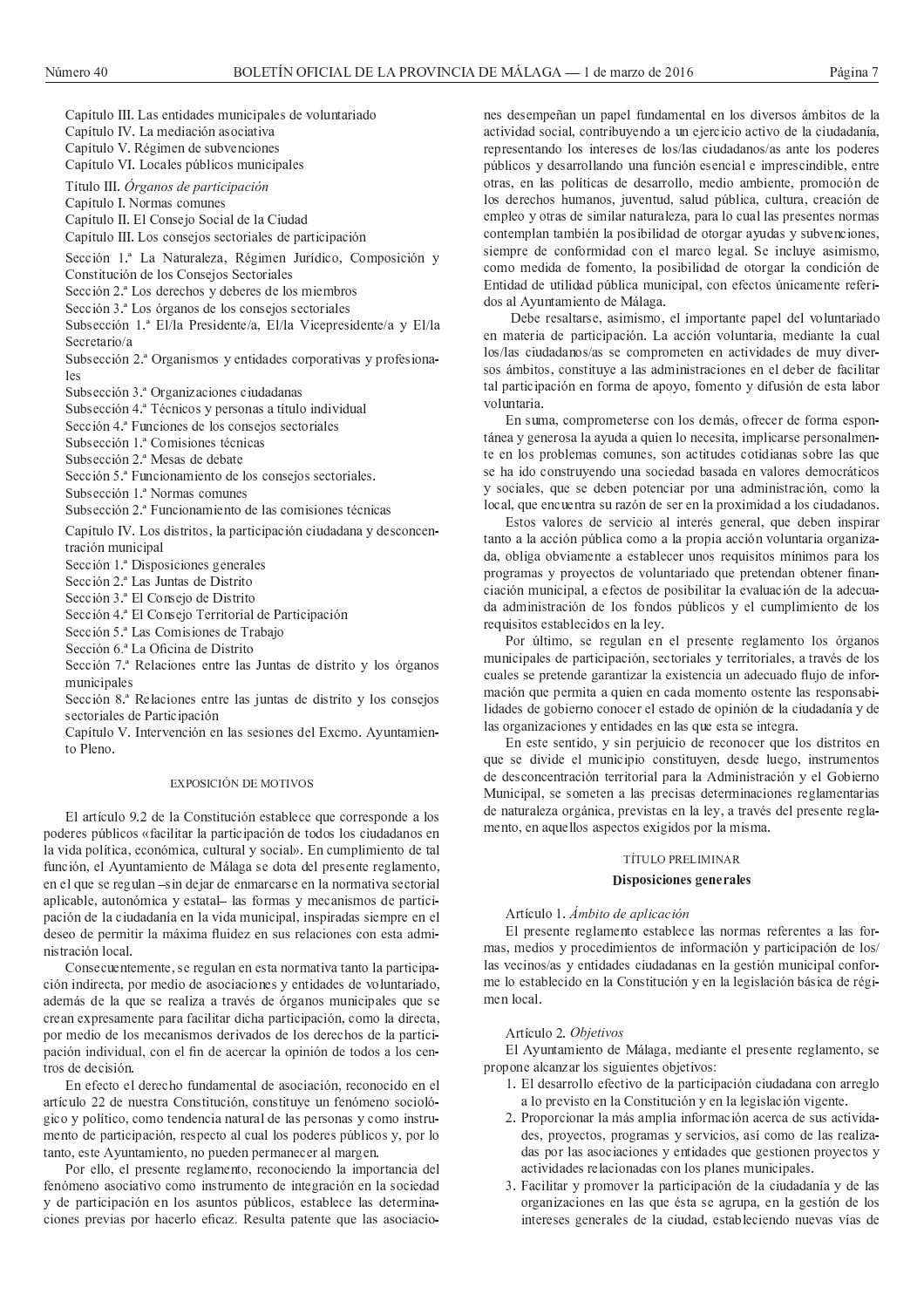participación, sin perjuicio de las facultades de decisión de los correspondientes órganos municipales.

- 4. Impulsar el movimiento asociativo en la ciudad, en sus distritos y en sus barrios.
- 5. Garantizar los valores solidarios y hacerlos más efectivos a través del fomento del voluntariado en el término municipal.
- 6. Hacer efectivos los derechos y deberes de los/las vecinos/as recogidos en la legislación básica de régimen local.
- 7. Garantizar el acceso de los/las ciudadanos/as a los recursos y estructuras municipales, de conformidad con las normas y procedimientos establecidos en cada caso.

# TÍTULO I

# Derechos de los/las ciudadanos/as

# $CAPÍTHLOI$

# DERECHO A LA PARTICIPACIÓN INDIVIDUAL Y COLECTIVA

# Artículo 3. Derecho a la participación

1. Todos/as los/las vecinos/as tendrán derecho a participar en la gestión municipal de acuerdo con lo dispuesto en las leyes y, en su caso, cuando su colaboración voluntaria sea requerida por los órganos de gobierno y administración municipal.

2. El Ayuntamiento establecerá y regulará mediante el presente reglamento los procedimientos y órganos adecuados para la efectiva participación de los/las vecinos/as en los asuntos de la vida pública local.

# Artículo 4. Nuevas tecnologías y participación

El Ayuntamiento impulsará la utilización interactiva de las tecnologías de la información y la comunicación y desarrollará cuantas medidas sean necesarias para facilitar la participación y la comunicación con los/las vecinos/as, para la presentación de documentos y para la realización de trámites administrativos, de encuestas y, en su caso, de consultas ciudadanas, con las limitaciones establecidas en la Constitución y en las leyes.

# CAPÍTULO II

#### DERECHO DE PETICIÓN

# Artículo 5. Titulares de la petición

Toda persona natural o jurídica que tenga su residencia o domicilio social en el municipio de Málaga tendrá derecho a presentar sus peticiones, de forma individual o colectiva, ante el Ayuntamiento o sus organismos autónomos, así como ante aquellas sociedades mercantiles dependientes de aquél, que gestionen servicios públicos de titularidad municipal.

# Artículo 6. Forma de ejercitarlo

La petición se formulará por escrito, y podrá ser cursada por cualquiera de los medios disponibles en los servicios municipales que permitan acreditar su autenticidad, con independencia de que afecten exclusivamente al peticionario o sean de interés colectivo o general.

# Artículo 7. Declaración de inadmisibilidad

1. No se admitirán a trámite las peticiones cuyo objeto sea ajeno a las atribuciones de este Ayuntamiento, así como aquellas que tengan establecido un procedimiento específico.

2. La declaración de inadmisibilidad será siempre motivada y deberá acordarse y notificarse al peticionario en los cuarenta y cinco días hábiles siguientes al de presentación del escrito de petición.

# Artículo 8 Notificación

1. Admitida a trámite una petición, la autoridad u órgano competente tendrá la obligación de contestar y de notificar la contestación en el plazo máximo de tres meses, contados desde la fecha de su presentación.

2. El vencimiento del plazo expresado en el artículo anterior sin haberse notificado resolución expresa al interesado, deberá de entenderse desestimatorio en lo que a su petición se refiere, de acuerdo con lo establecido en la normativa reguladora del Procedimiento Administrativo Común

# Artículo 9. Normativa aplicable

En todo lo no previsto en el presente reglamento se estará a lo que la legislación vigente en cada momento establezca en relación con el derecho de petición.

# CAPÍTULO III

#### DERECHO A LA INICIATIVA POPULAR

# Artículo 10. Concepto

La iniciativa popular es aquella forma de participación mediante la cual los/as ciudadanos/as, a título individual o a través de entidades, proponen al Ayuntamiento que lleve a cabo una determinada actuación o actividad de competencia municipal, de interés público.

## Artículo 11. Ejercicio del derecho

1. Los/las vecinos/as que gocen del derecho de sufragio activo en las elecciones municipales podrán ejercer la iniciativa popular, presentando propuestas de acuerdos, actuaciones o provectos de reglamentos en materias de la competencia municipal.

- a) La solicitud para que el Ayuntamiento realice determinada actividad de interés público municipal se formulará mediante escrito que indique claramente qué actuación se pide y según sea la petición y caso de ser necesario, qué medios económicos y/o personales piensan aportar los peticionarios para colaborar en su realización.
- b) Dichas iniciativas deberán ir suscritas al menos por el 10% de los/las vecinos/as del municipio, de acuerdo con lo establecido en la legislación básica de régimen local.
- c) Tales iniciativas deberán ser sometidas a debate y votación en el Pleno, sin perjuicio de que sean resueltas por el órgano competente por razón de la materia. En todo caso, se requerirá el previo informe de legalidad que será emitido por el/la Secretario General del Pleno y cuando la iniciativa afecte a derechos y obligaciones de contenido económico, el informe será emitido por el Interventor General municipal.
- d) Estas iniciativas podrán llevar incorporada una propuesta de consulta popular local, que será tramitada de acuerdo con el procedimiento y con los requisitos previstos al efecto.

## CAPÍTULO IV

# DERECHO A LA CONSULTA POPULAR

# Artículo 12. Consulta popular

1. El Ayuntamiento, a través de su Alcaldía, previo acuerdo por mayoría absoluta del Pleno y autorización del gobierno de la Nación, podrá someter a consulta popular aquellos asuntos de la competencia propia municipal y de carácter local que sean de especial relevancia para los/las vecinos/as, con excepción de los relativos a la Hacienda Local.

2. El procedimiento será el que en cada caso contemple la normativa Autonómica que resulte de aplicación.

3. El resultado de esta consulta no será, en ningún caso, vinculante para el Ayuntamiento.

#### CAPÍTULO V

## DERECHO A LA INFORMACIÓN

SECCIÓN 1.ª DERECHO GENERAL A LA INFORMACIÓN

#### Artículo 13. Información ciudadana

1. El Ayuntamiento facilitará la más amplia información sobre su actividad, la realizada por las asociaciones y entidades que ges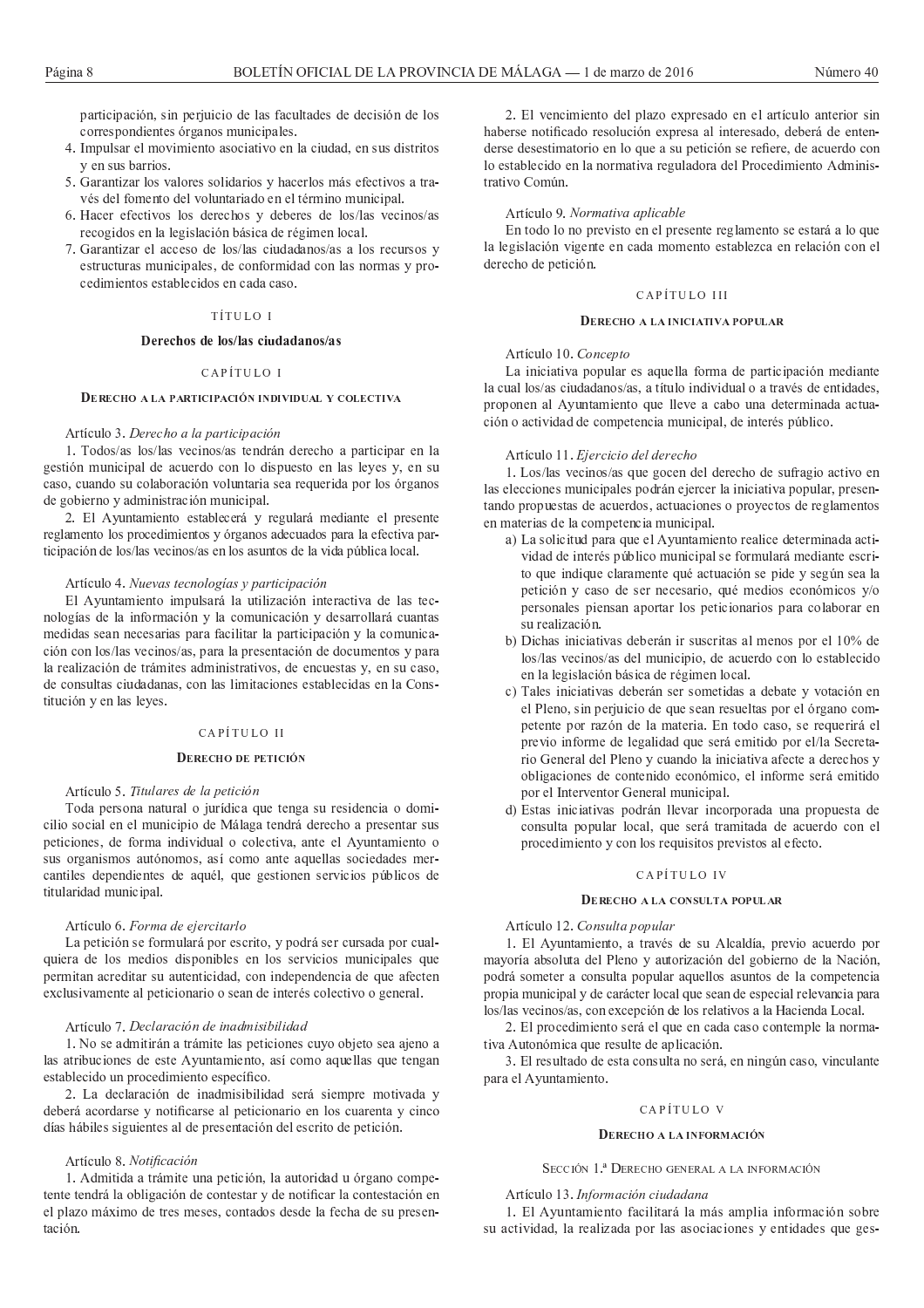tionen proyectos y actividades relacionadas con los planes municipales y la participación de todos los/las ciudadanos/as en la vida local.

2. Las formas, medios y procedimientos de participación que la Corporación establezca, en ejercicio de su potestad de autoorganización, no podrán significar en ningún caso menoscabo de las facultades de decisión que corresponden a los órganos municipales regulados por la lev.

3. A los efectos prevenidos en el presente artículo, los órdenes del día de las sesiones del Pleno se harán públicos en el tablón de anuncios de la Corporación, en el que asimismo se dará publicidad resumida del contenido de los acuerdos que dicho órgano adopte. Asimismo, el Ayuntamiento, dentro de sus disponibilidades presupuestarias, podrá editar un boletín informativo, con la periodicidad que se determine, a efectos de otorgar la adecuada difusión a su actividad.

4. Todos/as los/las ciudadanos/as tienen derecho a obtener copias y certificaciones acreditativas de los acuerdos de las corporaciones locales y sus antecedentes, así como a consultar los archivos y registros en los términos contemplados en el presente Reglamento y en la legislación de desarrollo del artículo 105, párrafo b), de la Constitución.

5. Los/las ciudadanos/as, en sus relaciones con el Ayuntamiento, tienen derecho a conocer, en cualquier momento, el estado de la tramitación de los procedimientos en los que tengan la condición de interesados, y obtener copias de documentos contenidos en ellos, previo el abono de la tasa correspondiente, en su caso.

6. Asimismo, tienen derecho a obtener información y orientación acerca de los requisitos jurídicos o técnicos que las disposiciones vigentes impongan a los proyectos, actuaciones o solicitudes que se propongan realizar.

# Artículo 14. Oficinas de información y atención al ciudadano/a

Existirán oficinas de información en cada uno de los distritos municipales, además de otras que se puedan implantar en función a las necesidades del territorio, cuyas competencias serán las que se determinen en cada momento por los órganos municipales correspondientes.

#### SECCIÓN 2.ª ACCESO A EXPEDIENTES Y ARCHIVOS

# Artículo 15. Derecho de acceso a archivos y registros

1. Los/las ciudadanos/as tienen derecho a acceder a los documentos que, formando parte de un expediente, obren en los archivos administrativos, cualquiera que sea la forma de expresión, gráfica, sonora o en imagen o el tipo de soporte material en que figuren, siempre que tales expedientes correspondan a procedimientos terminados en la fecha de la solicitud.

2. No obstante lo anterior, el acceso a los documentos que contengan datos referentes a la intimidad de las personas estará reservado a éstas, que, en el supuesto de observar que tales datos figuran incompletos o inexactos, podrán exigir que sean rectificados o completados, salvo que figuren en expedientes caducados por el transcurso del tiempo, conforme a los plazos máximos que determinen los diferentes procedimientos, de los que no pueda derivarse efecto sustantivo alguno.

3. El acceso a los documentos de carácter nominativo que, sin incluir otros datos pertenecientes a la intimidad de las personas, figuren en los procedimientos de aplicación del derecho, salvo los de carácter sancionador o disciplinario, y que, en consideración a su contenido, puedan hacerse valer para el ejercicio de los derechos de los/ las ciudadanos/as, podrá ser ejercido, además de por sus titulares, por terceros que acrediten un interés legítimo y directo.

4. El ejercicio de los derechos que establecen los apartados anteriores podrá ser denegado cuando prevalezcan razones de interés público, por intereses de terceros más dignos de protección o cuando así lo disponga una ley, debiendo en estos casos el órgano competente dictar resolución motivada.

5. El derecho de acceso no podrá ser ejercido respecto a los expedientes expresamente exceptuados por la legislación sobre procedimiento administrativo común o que se rijan por disposiciones específicas, estándose en este caso a lo que resulte de las mismas.

6. El derecho de acceso será ejercido por los/las ciudadano/as de forma que no se vea afectada la eficacia del funcionamiento de los servicios públicos debiéndose, a tal fin, formular petición individualizada de los documentos que se desee consultar, sin que quepa, salvo para su consideración con carácter potestativo, formular solicitud genérica sobre una materia o conjunto de materias. En cualquier caso, las peticiones de información deberán ser razonadas, salvo que se refieran a la obtención de certificaciones de acuerdos o resoluciones, las cuales serán expedidas, previo el abono de la tasa correspondiente, en su  $caseO$ 

7. Cuando los solicitantes sean investigadores que acrediten un interés histórico, científico o cultural relevante, se podrá autorizar el acceso directo de aquellos a la consulta de los expedientes, siempre que quede garantizada debidamente la intimidad de las personas.

#### Artículo 16. Derecho a obtener copias de documentos

El derecho de acceso conllevará el de obtener copias de actas o certificados de los documentos cuyo examen sea autorizado por la Administración, previo pago, en su caso, de las exacciones que se hallen legalmente establecidas.

SECCIÓN 3.ª MEDIOS DE INFORMACIÓN Y NUEVAS TECNOLOGÍAS

#### Artículo 17. Información municipal

1. El Ayuntamiento informará a la ciudadanía de su gestión a través de las Juntas Municipales de Distrito, de los medios de comunicación y, dentro de sus disponibilidades presupuestarias, mediante la edición de libros, boletines, revistas, folletos y bandos.

2. Igualmente, informará por medio de carteles, tablones de anuncios y cuantos otros medios se consideren necesarios.

#### Artículo 18. Incorporación de medios técnicos

1. El Ayuntamiento de Málaga impulsará la utilización interactiva de las tecnologías de la información y la comunicación para facilitar la participación y la comunicación con los/las vecinos/as, desarrollando cuantas medidas sean necesarias para la presentación de documentos y para la realización de trámites administrativos, de encuestas y, en su caso, de consultas ciudadanas, con las limitaciones establecidas para la utilización de estos medios en la Constitución y las leyes.

2. Cuando sea compatible con los medios técnicos de que disponga el Ayuntamiento, los/las ciudadanos/as podrán relacionarse con el mismo, para ejercer sus derechos, a través de técnicas y medios electrónicos, informáticos o telemáticos, siempre con respeto de las garantías y requisitos previstos en cada procedimiento.

3. El Registro General del Ayuntamiento y los registros parciales o auxiliares, funcionarán en soporte informático. El sistema garantizará la constancia, en cada asiento que se practique, de un número; epígrafe expresivo de su naturaleza; fecha de entrada y hora de presentación, en su caso: identificación del interesado: órgano administrativo remitente, si procede, y persona u órgano administrativo al que se envía, y, en su caso, referencia al contenido del escrito o comunicación que se registra.

4. El Ayuntamiento publicará periódicamente una relación de las oficinas de registro aptas para la recepción de documentación, con expresión de la que en cada una de ellas pueda presentarse, sus sistemas de acceso y comunicación, así como los horarios de funcionamiento. Asimismo, el Ayuntamiento podrá crear registros telemáticos para la recepción o salida de solicitudes, escritos y comunicaciones que se transmitan por medios telemáticos, debiendo determinarse en la disposición que los cree cuáles sean los concretos procedimientos y trámites en relación con los que se admitirán las solicitudes, escritos y comunicaciones. Dichos registros telemáticos permitirán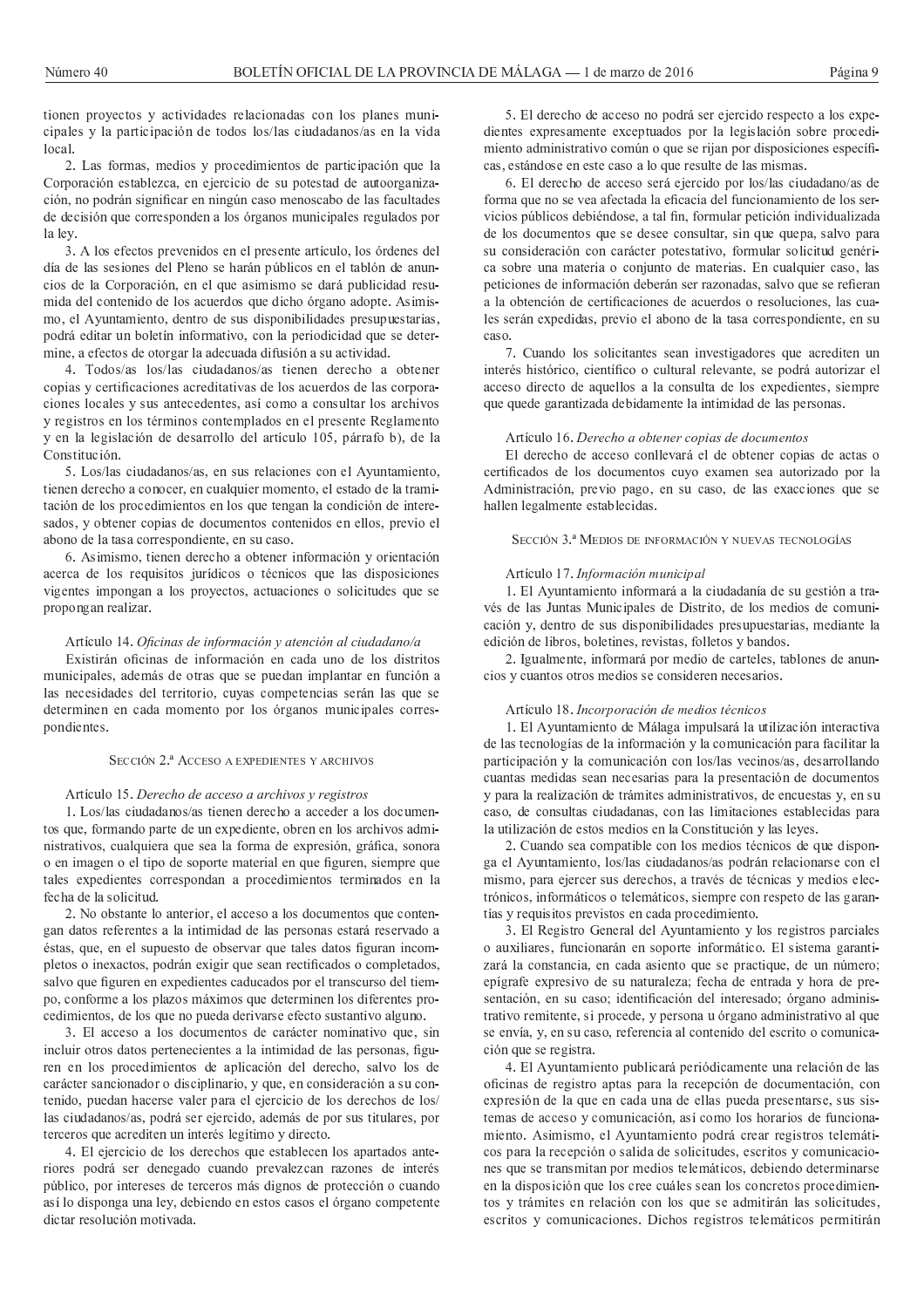la presentación de solicitudes, escritos y comunicaciones todos los días del año durante las veinticuatro horas. A efectos de cómputo de plazos, la recepción en un día inhábil para el órgano o entidad se entenderá efectuada en el primer día hábil siguiente.

# CAPÍTULO VI

#### DE LA DEFENSA DE LOS DERECHOS DE LOS/LAS VECINOS/AS COMISIÓN DE SHCERENCIAS V RECLAMACIONES

## Artículo 19. Definición y obietivos

1. La Comisión Especial de Sugerencias y Reclamaciones del Ayuntamiento de Málaga es un órgano colegiado que se crea para la defensa de los derechos de los vecinos ante la Administración Municipal, al amparo de lo prevenido en la legislación básica de régimen local.

2. El Ayuntamiento de Málaga crea la citada Comisión con los siguientes objetivos, que actuarán como principios inspiradores de su actuación:

- a) Recibir y canalizar las sugerencias y las reclamaciones vecina- $\log$
- b) Estudiar las iniciativas y alternativas propuestas por los ciuda $danos/as$ .
- c) Detectar las posibles deficiencias que presente la Administración Municipal y formular propuestas para su adecuada corrección en el ámbito de la defensa de los derechos de los/las veci $n$ os/as
- d) Satisfacer las necesidades de los/las ciudadanos/as malagueños/ as y alcanzar la máxima eficacia en la gestión de los recursos públicos.

3. Todos los órganos del Gobierno y de la Administración Municipal están obligados a colaborar con la Comisión Especial de Sugerencias y Reclamaciones. Dicha Comisión, en el ejercicio de sus funciones, aprobará y difundirá las recomendaciones o sugerencias pertinentes, si bien no podrá modificar ni anular resoluciones o actos administrativos. Asimismo, la Comisión efectuará el seguimiento del tratamiento dado a las sugerencias y reclamaciones, la rapidez en la contestación al ciudadano/a, la calidad de las respuestas y el análisis de las causas que las pudieran haber ocasionado.

#### Artículo 20. Composición

1. La Comisión Especial de Sugerencias y Reclamaciones estará integrada por concejales pertenecientes a todos los grupos políticos que integren el Pleno del Ayuntamiento de Málaga, de forma proporcional al número de miembros que tengan en el mismo.

2. La adscripción concreta de los/las concejales/as que deban formar parte de la Comisión se realizará mediante escrito del Portavoz de cada Grupo dirigido al Presidente/a del Pleno, que dará cuenta al mismo. Los grupos políticos podrán designar suplentes de sus vocales titulares en las comisiones, bien con carácter permanente, bien para una convocatoria concreta, mediante comunicación de los respectivos portavoces. El/la vocal suplente tendrá todos los derechos del titular, incluido el de votación, cuando este no asista a la Comisión y lo haga aquél en su lugar. Cada suplente podrá sustituir a un solo titular.

3. La Comisión tendrá un/a Presidente/a y un/a Vicepresidente/a, que serán elegidos de entre sus miembros por la propia Comisión y nombrados por el Presidente/a del Pleno.

4. El/la Secretario/a de la Comisión será el Secretario General del Pleno o el funcionario en quien delegue.

#### Artículo 21. Competencias

1. Será competencia de esta comisión el estudio, dictamen, análisis y/o evaluación de cualquier sugerencia o reclamación, debidamente fundamentada, que verse acerca de un asunto de competencia municipal y se haga llegar al Ayuntamiento para conocimiento y análisis por esta comisión

2. Se entiende por sugerencia cualquier propuesta destinada a mejorar la prestación de un servicio o actividad de titularidad municipal o su calidad.

3. Las reclamaciones de las que podrá conocer esta comisión especial serán aquellas que se presenten acerca de disfunciones de un servicio o actividad municipales y tengan por objeto la corrección de las mismas, estando excluidas todas aquellas que tengan un contenido económico, versen sobre un procedimiento abierto o tengan por objeto la revisión de un acto municipal.

4. Ninguna autoridad administrativa podrá presentar quejas o reclamaciones ante la comisión en asuntos de su competencia.

5. Las sugerencias y reclamaciones formuladas de conformidad con lo previsto en el presente reglamento no tendrán, en ningún caso, la consideración de recurso administrativo, de reclamación previa al ejercicio de acciones civiles o laborales, de reclamación económicoadministrativa o de responsabilidad patrimonial, ni su presentación paralizará o interrumpirá los plazos establecidos en la legislación vigente para la tramitación y resolución de los correspondientes procedimientos

6. No podrán ser examinadas por la comisión aquellas quejas o reclamaciones sobre las que se encuentre pendiente resolución judicial. Si, iniciadas las actuaciones, se interpusieren por personas interesadas demandas o recursos judiciales, se suspenderá el curso de aquéllas.

7. Quedan fuera del ámbito competencial de la comisión las funciones de control político de la actividad municipal, los asuntos ajenos al ámbito de competencias del municipio así como los litigios entre particulares.

# Artículo 22. Tramitación de las sugerencias y reclamaciones

1. Podrá dirigirse a la comisión, formulando reclamaciones, toda persona natural o jurídica, con capacidad de obrar conforme a derecho, que invoque un interés legítimo.

2. Asimismo, podrá dirigirse a la comisión, formulando sugerencias, toda persona natural o jurídica, con capacidad de obrar conforme a derecho.

3. Las personas naturales y jurídicas anteriormente mencionadas podrán presentar sus sugerencias y reclamaciones en cualquiera de las oficinas de atención integral al ciudadano, así como en cualquiera de los registros abiertos al público del Ayuntamiento de Málaga, en donde se les facilitará el impreso correspondiente, que igualmente se pondrá a disposición de los/las ciudadanos/as en la página web oficial de la Corporación. También podrán presentarse a través de los medios informáticos, electrónicos o telemáticos que se habiliten al efecto.

4. Las sugerencias y reclamaciones deberán contener, como mínimo, los datos identificativos de la persona que la presente, con expresa mención de un domicilio a efectos de ulteriores notificaciones, así como una suficiente motivación, debiendo ser presentadas en el plazo máximo de un año contado a partir desde el momento en que se tuviese conocimiento de los hechos objeto de la misma. Podrán acompañarse cuantos documentos y medios de prueba se estimen pertinentes.

5. Recibidas las sugerencias o reclamaciones, serán objeto de una valoración preliminar encaminada a resolver sobre su admisibilidad. Procederá declarar su inadmisión en los siguientes supuestos:

- a) Cuando no se aprecie la existencia de un interés legítimo.
- b) Cuando se trate de reclamaciones anónimas.
- c) Cuando se advierta mala fe o uso abusivo del procedimiento, que puedan generar perturbaciones o paralización de la actividad administrativa.
- d) Cuando se puedan irrogar, con ocasión de su tramitación, perjuicios para los legítimos derechos de terceras personas.
- e) Cuando carezcan manifiestamente de fundamentación.
- f) Cuando se trate de materias ajenas al ámbito competencial municipal, que versen sobre el control político a los órganos municipales, que hagan relación a litigios entre particulares o conste la existencia de procedimiento judicial en curso.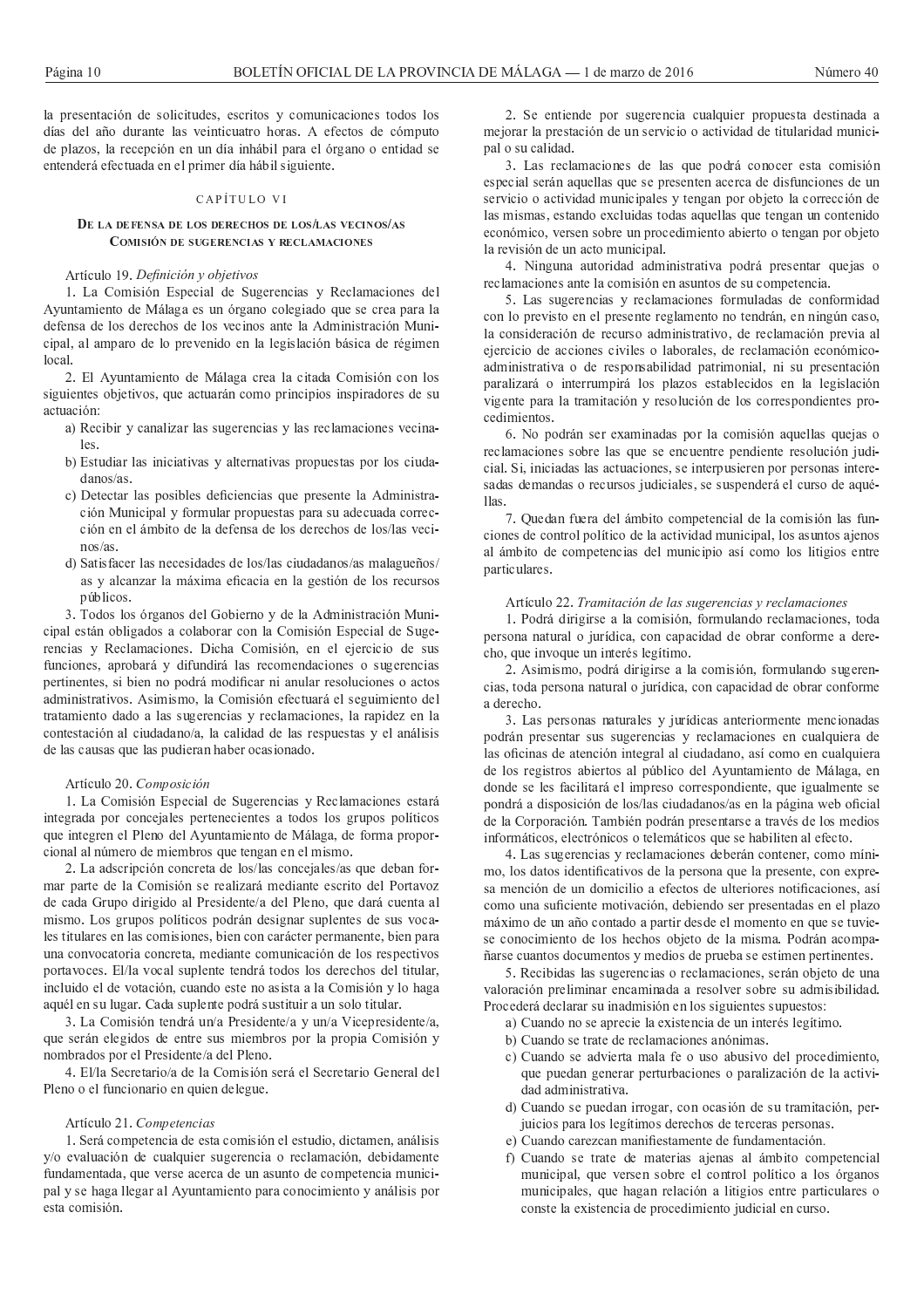6. Toda sugerencia o reclamación admitida a trámite motivará la apertura de un expediente, en el que se incluirán cuantas actuaciones sean practicadas en relación con ella, así como aquellos documentos que se generen con ocasión de su tramitación, debiendo articularse un procedimiento que garantice su rápida contestación o conocimiento por parte de los servicios afectados, cuya duración nunca podrá exceder de tres meses.

7. En cualquier momento de la tramitación, podrá requerirse al interesado/a la aportación de aquellos datos o documentos complementarios que obren en su poder o cuya obtención esté a su alcance. La no aportación de los mismos no impedirá la tramitación de la sugerencia o reclamación, sin perjuicio de su posible incidencia en la resolución que finalmente se adopte.

8. Los servicios responsables deberán dar respuesta directa y por escrito a los interesados, de la que remitirán copia a la comisión.

#### Artículo 23. Decisiones de la comisión

1. La comisión adoptará las decisiones que procedan en relación con los expedientes tramitados, formulando las recomendaciones que estime pertinentes sin que, en ningún caso, puedan suponer la anulación de actos, resoluciones o acuerdos.

2. La Comisión Especial de Sugerencias y Reclamaciones elaborará un informe anual, del que se dará cuenta al Pleno, en el que se harán constar el número y clase de las sugerencias y reclamaciones presentadas, las aceptadas y rechazadas, las deficiencias observadas en el funcionamiento de los servicios municipales, y las recomendaciones que al respecto procedan. La exposición se realizará por el Presidente/a de la Comisión, pudiendo intervenir todos los grupos políticos para fijar su posición.

## Artículo 24. Funcionamiento de la comisión

1. La Comisión Especial de Sugerencias y Reclamaciones celebrará sesiones ordinarias cada cuatro meses, en los días y horas que establezca el/la Presidente/a, quien podrá convocar asimismo sesiones extraordinarias y extraordinarias y urgentes.

2. Las sesiones extraordinarias y extraordinarias y urgentes podrán ser solicitadas por, al menos, la cuarta parte de los miembros de la Comisión y en ellas no podrán tratarse otros asuntos que los que figuren en el orden del día que propongan los solicitantes.

3. La convocatoria se realizará con una antelación mínima de dos días hábiles, salvo en el caso de las sesiones extraordinarias y urgentes en cuyo caso únicamente deberá respetarse el mínimo plazo necesario para convocar a los miembros de la comisión.

4. La válida celebración de las sesiones requiere la presencia de la mayoría absoluta de los componentes de la Comisión, ya sean titulares o suplentes, en primera convocatoria y un mínimo de tres miembros en segunda convocatoria, una hora más tarde. Como norma general, las sesiones no serán públicas, sin perjuicio de la posibilidad de que comparezcan ante las mismas autoridades, funcionarios o empleados públicos relacionados con la reclamación o sugerencia, para que informen al respecto.

5. El/la Presidente/a dirige y ordena, a su prudente arbitrio, las exposiciones y debates de la comisión.

6. Las propuestas de acuerdo se aprobarán siempre por mayoría simple de los miembros presentes, decidiendo los empates el voto de calidad del Presidente/a.

7. De cada sesión el/la Secretario/a extenderá acta en la que constará:

a) Fecha y hora de comienzo y finalización de la sesión.

- b) Carácter ordinario, extraordinario o urgente de la sesión y si se celebra en primera o segunda convocatoria.
- c) Identidad de los miembros de la comisión asistentes y ausentes.
- d) Identidad de las personas que comparezcan ante la comisión.
- e) Asuntos que se dictaminen.
- f) Opiniones sintetizadas de los miembros de la Corporación que hubiesen intervenido en las deliberaciones e incidencias de estas
- g) El resultado de las votaciones.
- h) Parte dispositiva de los acuerdos tomados.

8. En caso de no celebrarse sesión por cualquier motivo, el/la Secretario/a suplirá el acta con una diligencia autorizada con su firma en la que consignará la causa y nombre de los concurrentes y de los que hubieran excusado su asistencia.

9. Los acuerdos que se adopten revestirán la forma de informe no vinculante y contendrán una propuesta concreta y medidas a adoptar, remitiéndose al órgano municipal competente.

# Artículo 25, Régimen supletorio

En lo no previsto en este capítulo se estará a lo dispuesto en la Ley 57/2003 de Medidas para la Modernización del Gobierno Local, la Ley 7/1985 de Bases de Régimen Local y la Ley 30/1992 de Régimen Jurídico de las Administraciones Públicas y de Procedimiento Administrativo Común. Del mismo modo, se atenderá a lo dispuesto en los Reglamentos Orgánicos del Pleno y de Participación Ciudadana del Ayuntamiento de Málaga.

# TÍTULO II

# Fomento del asociacionismo

#### CAPÍTULO I

#### EL REGISTRO MUNICIPAL DE ASOCIACIONES Y ENTIDADES

Artículo 26. Apoyo a las asociaciones y entidades

1. El asociacionismo es la expresión colectiva del compromiso de los/las ciudadanos/a con la sociedad, y el voluntariado una de sus expresiones más comprometidas.

2. El Ayuntamiento de Málaga promoverá y facilitará el desarrollo de las Asociaciones y federaciones, confederaciones, uniones de asociaciones, y entidades que persigan finalidades de interés general, y del voluntariado, respetando siempre la libertad y autonomía frente a los poderes públicos.

3. Se fomentará el establecimiento de mecanismos de asistencia, de servicios de información y campañas de divulgación y reconocimiento de las actividades de las asociaciones y entidades que persigan objetivos de interés general, y sean conformes con lo establecido en la Ley Orgánica 1/2002, de 22 de marzo, reguladora del derecho de asociación, y con el resto de normativa que resulte de aplicación.

4. Para facilitar que las entidades ciudadanas puedan alcanzar los objetivos que les son propios, el Ayuntamiento podrá promover programas de formación.

5. El Ayuntamiento aportará recursos para promover la realización de sus actividades, dentro de su disponibilidad presupuestaria.

6. Dichas asociaciones podrán disfrutar de ayudas y subvenciones para el desarrollo de determinadas actividades y proyectos cuyo interés se acredite, que solo podrán destinarse a tales fines.

# Artículo 27. Objetivos del registro

El Registro Municipal de Asociaciones y Entidades tiene dos objetivos fundamentales en el marco de una correcta política municipal de fomento del asociacionismo participativo:

- a) Reconocer a las entidades inscritas y garantizarles, en el ámbito municipal, el ejercicio de los derechos reconocidos en este reglamento y en la legislación vigente.
- b) Permitir al Ayuntamiento conocer en todo momento los datos más importantes de las entidades y asociaciones registradas, así como su representatividad, el grado de interés o la utilidad ciudadana de sus actividades y la composición de sus órganos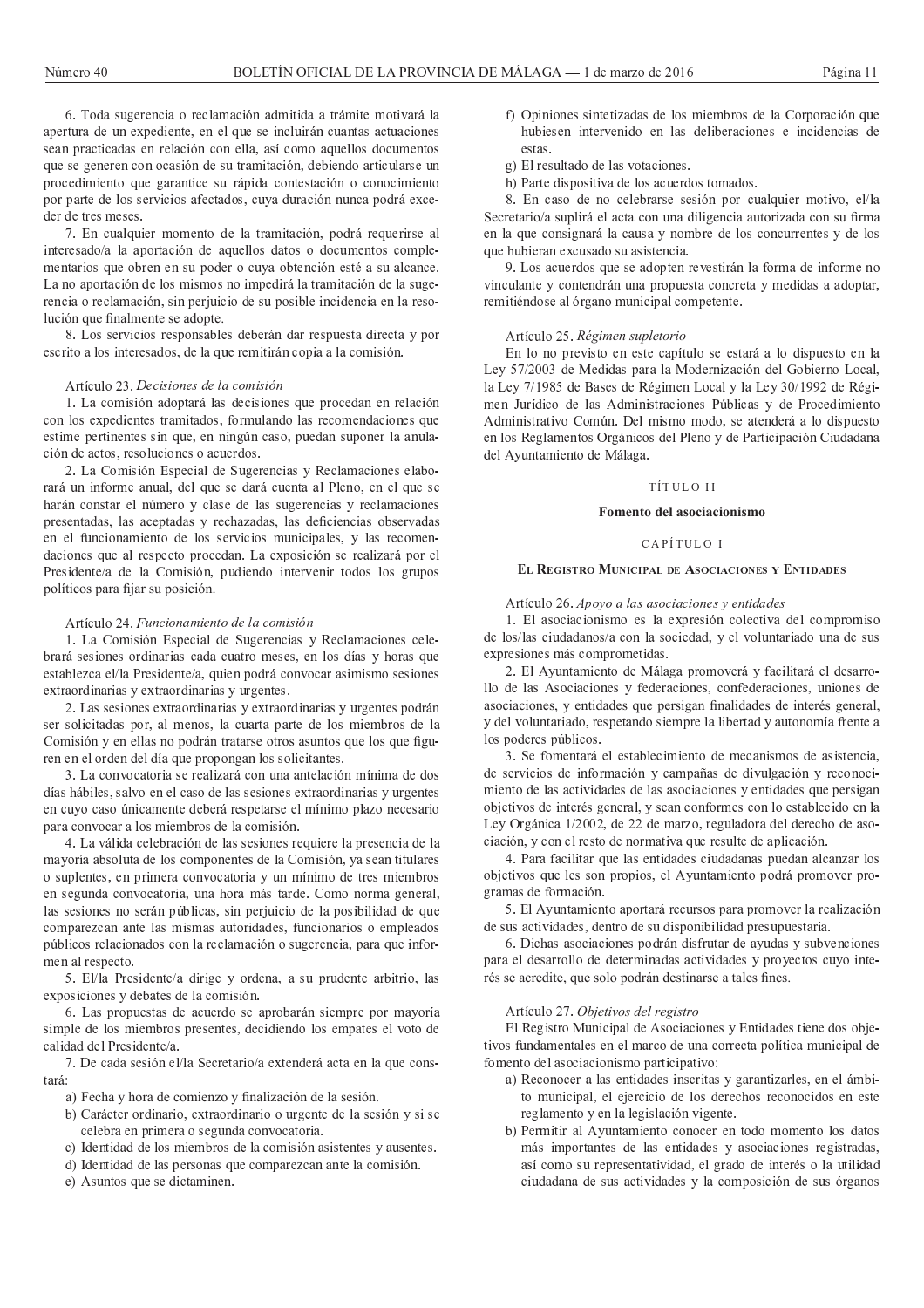de gobierno, así como otros datos que resulten precisos para el ejercicio de las competencias municipales en este ámbito.

#### Artículo 28. Entidades que pueden inscribirse

Todas las asociaciones y entidades sin ánimo de lucro, legalmente constituidas conforme a la normativa vigente, e inscritas en los correspondientes registros públicos, que tengan como objetivos la defensa, el fomento o la mejora de los intereses generales o sectoriales de los/las ciudadanos/as y cuya sede o delegación esté establecida en el municipio de Málaga.

# Artículo 29. Solicitud

1. La solicitud se dirigirá a la Alcaldía o Delegación que en cada momento ostente las competencias en materia de Participación y Relaciones Ciudadanas, y podrá ser presentada por cualquiera de los medios contemplados en la normativa de procedimiento administrativo común.

2. Junto con dicha solicitud, se presentará la documentación que en cada momento se determine.

# Artículo 30. Resolución de la solicitud

1. El plazo máximo para resolver sobre la solicitud de inscripción, será el contemplado en el catálogo municipal de procedimientos.

2. Corresponde a la Alcaldía o Delegación municipal, que en cada momento ostente la competencia sobre el Registro Municipal de Asociaciones y Entidades, resolver sobre la inscripción o denegación en su caso, motivadamente.

3. Dicha resolución se notificará al solicitante, y en el caso de resultar estimatoria se notificará el número de inscripción asignado.

Artículo 31. Modificación de datos y renovación de la inscripción 1. Con la finalidad de que el Registro Municipal de Asociaciones esté actualizado permanentemente, las entidades inscritas están obligadas a notificar al Avuntamiento cualquier modificación de los datos incluidos en la documentación que haya servido de base para la inscripción, dentro del mes siguiente al de la fecha en que dicha modificación se haya producido.

2. Asimismo, en el mes de enero de cada año, las asociaciones y entidades inscritas deberán presentar la siguiente documentación:

a) Presupuesto y programa anual de actividades.

- b) Certificación actualizada del número de asociados/as al corriente de las cuotas
- c) Fecha y resultados de las últimas elecciones que hubieren celebrado para elegir sus órganos de gobierno.

3. La falta de esta documentación podrá determinar la no continuidad de su inscripción en el registro, previo trámite de audiencia.

#### Artículo 32. Datos asociativos y certificación

1. En la página web del Ayuntamiento constará una relación pormenorizada de las asociaciones inscritas.

2. Los datos obrantes en el registro podrán ser consultados de conformidad con las normas procedimentales establecidas y con las restricciones que en todo momento prevea la normativa vigente en materia de protección de datos de carácter personal y de ejercicio de la función estadística pública.

3. Las certificaciones expedidas sobre los datos registrales serán los únicos documentos hábiles para acreditar la inscripción de las asociaciones o entidades en el Registro Municipal así como, en su caso, la naturaleza de las mismas

## Artículo 33. Sede del registro

1. El Registro Municipal de Asociaciones y Entidades dependerá de Alcaldía o del área que en cada momento ostente las competencias en materia de Participación y Relaciones Ciudadanas.

2. Para poder acceder a los recursos municipales será preciso que las entidades se encuentren inscritas en el citado Registro.

# CAPÍTULO II

# LA DECLARACIÓN DE ENTIDAD DE UTILIDAD PÚBLICA MUNICIPAL DECLARACIÓN DE ENTIDAD PRIVADA DE INTERÉS PÚBLICO

#### Artículo 34. Entidad de Utilidad Pública Municipal

Las Entidades inscritas en el Registro Municipal de Asociaciones y Entidades cuyos fines estatutarios sean de carácter cívico, educativo, científico, cultural, deportivo, sanitario, de promoción de los valores constitucionales, de promoción de los derechos humanos, de asistencia social, de cooperación para el desarrollo, de promoción de la mujer, de protección de la infancia, de fomento de la igualdad de oportunidades y de la tolerancia, de defensa del medio ambiente, de fomento de la economía social o de la investigación, de promoción del voluntariado social, de defensa de consumidores y usuarios, de promoción y atención a las personas en riesgo de exclusión por razones físicas, sociales, económicas o culturales, y cualesquiera otros de similar naturaleza, podrán ser declaradas por Alcaldía-Presidencia o por quien obre por su delegación como Entidad de Utilidad Pública Municipal, cuando contribuyan significativamente con sus actividades al interés general de la ciudad

#### Artículo 35. Procedimiento de declaración

1. El procedimiento para ser declarada Entidad de Utilidad Pública Municipal se iniciará a instancia de las Entidades interesadas, mediante solicitud dirigida a la Alcaldía-Presidencia o a la Delegación que ostente las competencias en materia de Participación y Relaciones Ciudadanas, a la que se adjuntará la siguiente documentación:

- a) Solicitud, donde deberán constar los datos registrales identificativos de la Entidad y justificación de motivos en los que se fundamenta el reconocimiento.
- b) Memoria de actividades de los dos últimos años, adjuntando la documentación justificativa. La Memoria deberá estar suscrita por la Presidencia y la Secretaría de la Entidad, y deberá recoger, al menos, los siguientes apartados:
	- b.1. Certificación acreditativa del número de socios/as al corriente de las cuotas. En caso de federaciones, uniones de asociaciones, confederaciones, agrupaciones y entidades en general que agrupen a personas jurídicas, además, certificación acreditativa del número de entidades que integran cada una de ellas y relación de las mismas.
	- b.2. El número y características de los beneficiarios/as de los servicios o actividades que realiza la entidad, y las circunstancias que deben reunir para ostentar tal condición.
	- b.3. Los medios personales y materiales de los que dispone la entidad.
	- b.4. La organización de los distintos servicios, centros o funciones en que se diversifique la actividad de la entidad.
	- b.5. Las actuaciones y actividades realizadas durante ese tiempo.
	- b.6. Los resultados obtenidos con la realización de dichas actividades
	- b.7. El grado o nivel de cumplimiento de los fines y obligaciones estatutarias
- c) Se acompañará a la memoria, acreditación documental de los siguientes requisitos legales:
	- c.1 Copia compulsada o certificación del acta donde se recoja el acuerdo del órgano competente de la asociación para solicitar la declaración de Entidad de Utilidad Pública Municipal.
	- c.2 Certificado del Secretario/a de que las actividades no están restringidas a beneficiar a sus socios/as, sino abiertas a cualquier otro/a beneficiario/a que reúna las condiciones y características exigidas por la índole de sus fines.
	- c.3 Certificado del Secretario/a de que no distribuyen entre sus socios/as las ganancias eventuales obtenidas.
	- c.4 Declaración responsable de que los miembros de la Junta Directiva desempeñan gratuitamente sus cargos o bien que su retribución no procede de fondos o subvenciones públicas.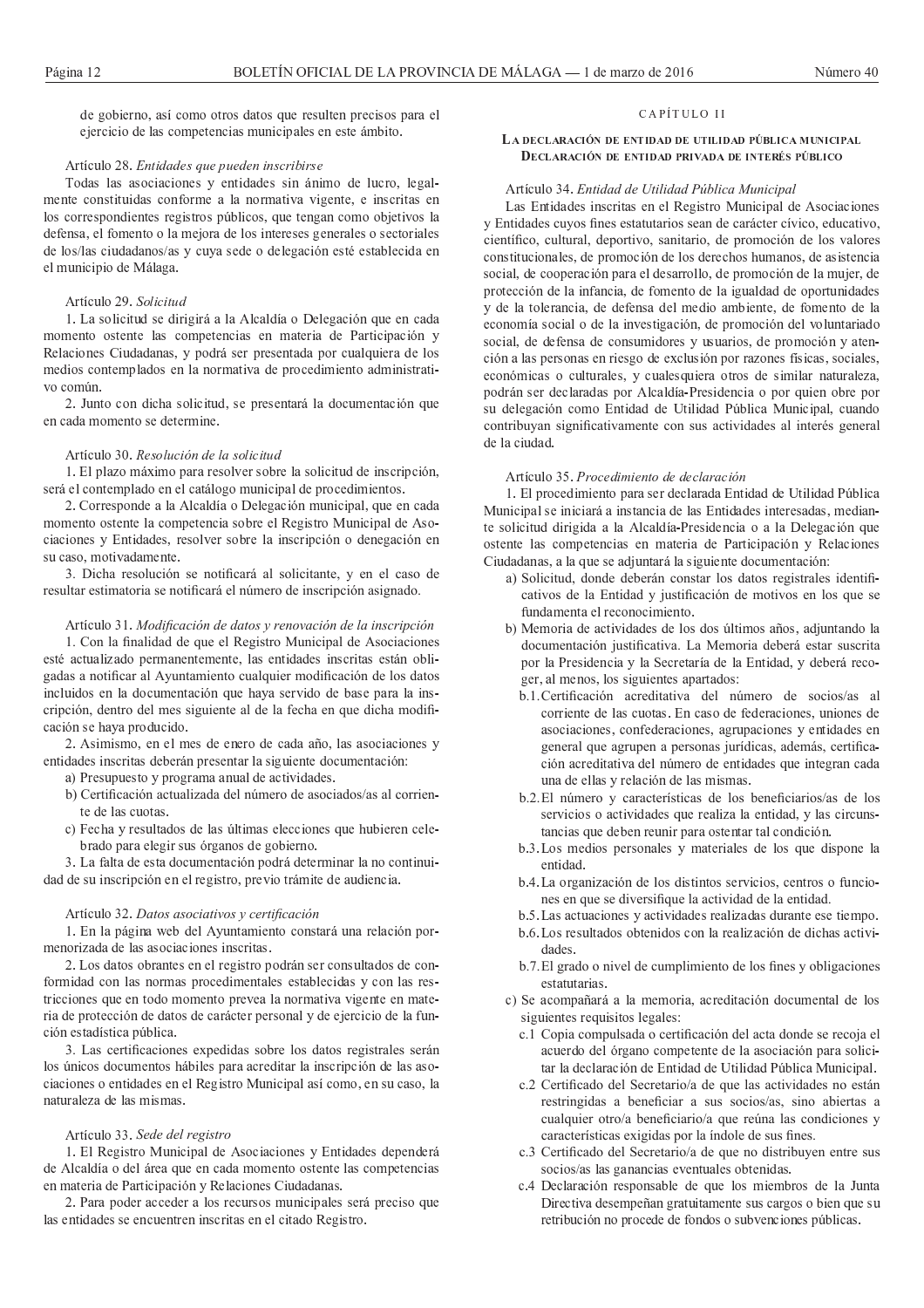- c.5 Inventario valorado de sus bienes inmuebles.
- c.6 Liquidación de presupuestos de ingresos y gastos del periodo referido.
- c.7 Presupuesto económico de ingresos y gastos del ejercicio en  $c$ urso
- c.8 Documentación relativa al cumplimiento de sus obligaciones fiscales y de la Seguridad Social.
- c.9 Cualquier otro documento que se considere necesario para valorar adecuadamente la procedencia del reconocimiento interesado

# Artículo 36. Criterios fundamentales para valorar la procedencia del reconocimiento de Entidad de Utilidad Pública Municipal

1. Para valorar la procedencia del reconocimiento como Entidad de Utilidad Pública Municipal, se exigirá como presupuesto indispensable que la entidad lleve inscrita al menos dos años de forma ininterrumpida en la fecha de presentación de la solicitud, y haber mantenido actualizados los datos durante ese periodo, en alguno de los siguientes registros: en el Registro Municipal de Asociaciones y Entidades del Ayuntamiento de Málaga, en el Registro de Fundaciones de Andalucía, o en el Registro de Fundaciones de competencia estatal.

2. Una vez constatada la concurrencia de la anterior circunstancia, podrá valorarse la procedencia de la declaración, teniendo en cuenta los siguientes extremos:

- a) Que los fines estatutarios de la entidad y las actividades se realicen en aras del interés general de la ciudad, dentro de los términos previstos en el artículo 27 del presente Reglamento.
- b) Que las actividades realizadas sean complementarias de actividades municipales.
- c) El número de medios personales y materiales de los que dispongan para el cumplimiento de sus fines estatutarios.
- d) El número de voluntarios/as involucrados/as en la realización de sus actividades.
- e) Que hayan participado asiduamente en los órganos de participación municipales.
- f) Que tengan un grado importante de cumplimiento de sus obligaciones estatutarias, demostrado en sus actividades.

3. Las federaciones, confederaciones y uniones de asociaciones podrán ser declaradas de utilidad pública municipal, siempre que los requisitos previstos en los dos primeros epígrafes del presente artículo se cumplan tanto por las propias federaciones, confederaciones y uniones de Asociaciones, como por cada una de las entidades integradas en ellas.

4. La declaración de una federación, confederación o unión de asociaciones como Entidad de Utilidad Pública municipal, no supone la declaración simultánea de tal condición de cada una de las entidades que la integren.

#### Artículo 37. Instrucción

1. En la instrucción del expediente se tomará como base la documentación aportada al mismo, a la que se sumarán los informes de la Junta Municipal del Distrito donde tenga su sede o delegación la entidad y, en su caso, los de los órganos y áreas municipales, relacionados con los fines de la entidad, pudiendo incorporarse cuantos otros antecedentes se consideren necesarios.

2. Una vez evacuados los trámites precedentes, el correspondiente informe-propuesta se elevará, previa audiencia de los/las interesados/ as, en su caso, a la Alcaldía-Presidencia o al órgano que obre por su delegación para su resolución definitiva, notificándose posteriormente y dándose cuenta a la Comisión de Pleno competente por razón de la materia

3. El vencimiento del plazo sin haberse adoptado resolución expresa tendrá efectos desestimatorios.

4. Contra la resolución adoptada podrán interponerse los recursos que, en cada momento, contemple la normativa reguladora del procedimiento administrativo común.

## Artículo 38. Derechos

La declaración de Entidad de Utilidad Pública Municipal desplegará efectos únicamente frente al Ayuntamiento de Málaga, y comportará los beneficios que se determinen en cada caso, entre los que podrán otorgarse los siguientes:

- a) Utilización de la mención "Declarada de Utilidad Pública Municipal por el Excmo. Ayuntamiento de Málaga" en todos sus documentos.
- b) Ser oídas, cuando así lo soliciten expresamente en cuantas comisiones y órganos de participación existan en el Ayuntamiento, dentro del marco legal vigente y de acuerdo con el reglamento de participación ciudadana.
- b) Consideración en la distribución de subvenciones municipales y en la formalización de convenios.
- c) Recibir ayuda técnica y asesoramiento de la Administración municipal.
- d) Exenciones, bonificaciones y demás beneficios de carácter fiscal que pudieran establecerse en relación con los tributos e ingresos de derecho público propios de las entidades locales, en los términos y condiciones previstos en la normativa vigente.
- e) A la utilización de los recursos y beneficios municipales que se determinen en cada caso.

# Artículo 39. Deberes

1. Rendir ante el Registro Municipal de Asociaciones y Entidades las cuentas anuales de cada ejercicio, en el plazo máximo de tres meses a contar desde su finalización. Dichas cuentas reflejarán la imagen fiel del patrimonio de la asociación, incluyendo el presupuesto anual y su liquidación así como el destino y aplicación de los ingresos recibidos de cualquier administración pública en dicho ejercicio.

2. Presentar ante dicho registro la memoria descriptiva de las actividades realizadas el año anterior, conforme a lo previsto en el siguiente artículo.

3. Facilitar al Ayuntamiento de Málaga los informes y documentación que este les requiera en relación con las actividades realizadas en cumplimiento de sus fines.

# Artículo 40. Requisitos para mantener la condición de Entidad de Utilidad Pública Municipal y su revocación

1. Las entidades declaradas de utilidad pública municipal deberán mantener actualizados sus datos, notificando al Registro Municipal todas las modificaciones dentro del mes siguiente al que se produzcan, y en el mes de enero de cada año comunicarán a dicho Registro el presupuesto y el programa anual de actividades. Asimismo, antes del 1 de julio de cada año deberán presentar la memoria descriptiva de las actividades realizadas en el ejercicio anterior.

2. Las entidades declaradas de Utilidad Pública Municipal dejarán de disfrutar de dicha declaración y de los efectos que ello implica cuando se aparten o dejen de cumplir alguno de los requisitos exigidos en el presente reglamento. Si posteriormente se pretende adquirir de nuevo dicha condición, la entidad interesada deberá iniciar el proceso desde el principio.

3. Será competente para la incoación y resolución del expediente de revocación de la declaración de Utilidad Pública Municipal, la Alcaldía-Presidencia o quien obre por su delegación. El procedimiento a seguir será el establecido en la normativa de Procedimiento Administrativo Común, con trámite de audiencia previo a la resolución que se adopte.

# Artículo 41. Publicidad de la declaración de Entidad de Utilidad Pública Municipal

1. La declaración de Entidad de Utilidad Pública Municipal se inscribirá de oficio en el Registro Municipal de Asociaciones y Entidades.

2. Asimismo dicha declaración se incluirá en la página Web municipal, procurándose su más amplia difusión.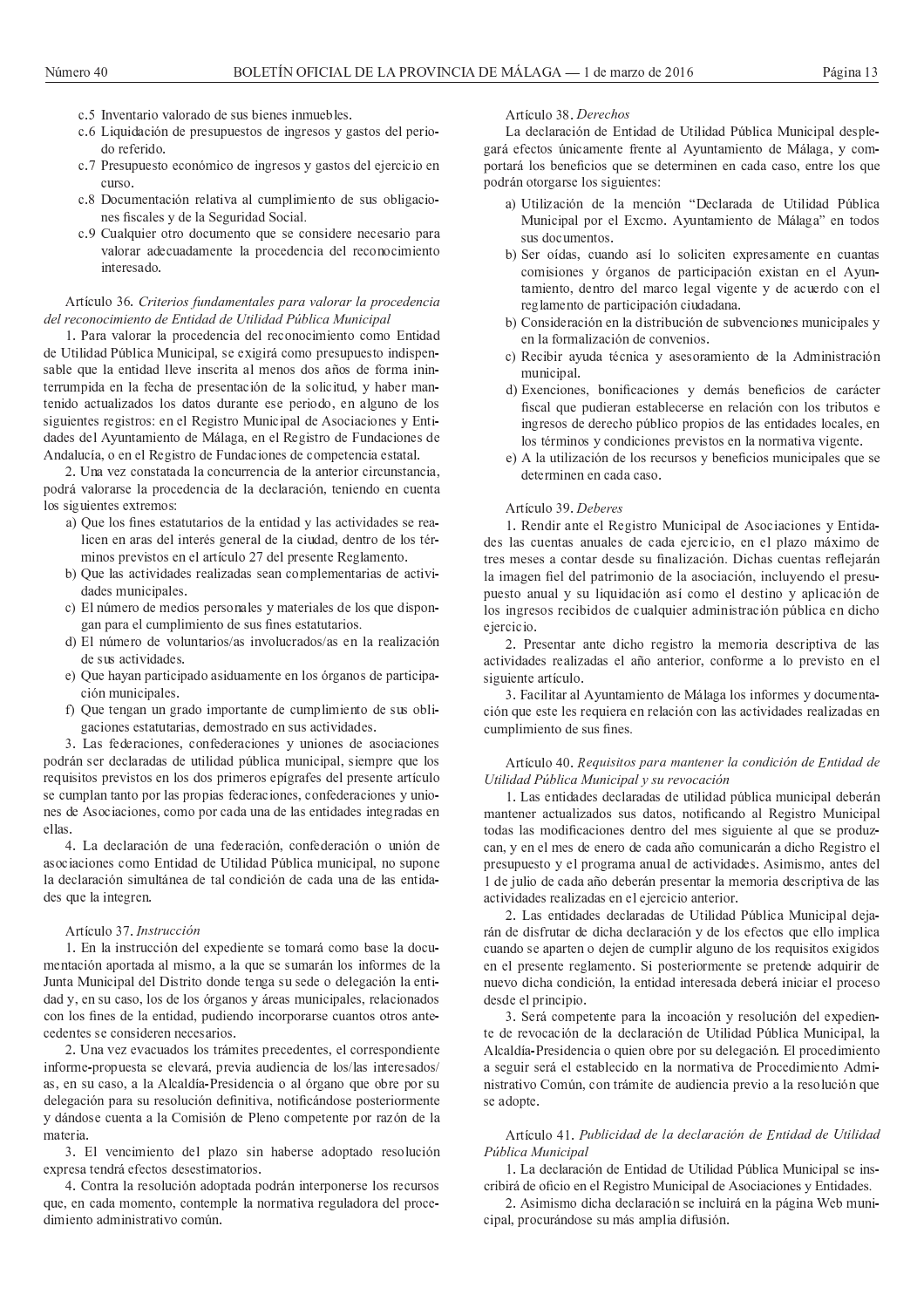Artículo 41 bis. Declaración de entidad privada de interés público

1. A los efectos del artículo 26.b) de la Ley 7/1999, se declara entidad privada de interés público a la Sociedad Municipal de Aparcamientos y Servicios respecto al ejercicio por la misma de las actuaciones necesarias para el desarrollo y ejecución del Plan de Aparcamientos para residentes en los distritos de la ciudad. Por tal razón, podrá cederse a la misma de forma gratuita los bienes patrimoniales municipales que se destinen a la construcción y venta de tales aparcamientos a precio de coste, sin beneficio empresarial, por considerarse dicho destino de interés social.

2. Sin perjuicio de lo anterior, el Pleno Municipal podrá declarar de interés público a cuantas otras entidades privadas, sin ánimo de lucro, desarrollen actividades de interés social que contribuyan al cumplimiento de los fines propios de este Avuntamiento, en los términos previstos en la legislación y reglamentación autonómicas existentes en la materia.

# CAPÍTULO III

## LAS ENTIDADES MUNICIPALES DE VOLUNTARIADO

#### Artículo 42. Ámbito de actuación

Las presentes normas regulan el voluntariado organizado, desarrollado a través de entidades sin ánimo de lucro que desarrollan programas de acción voluntaria que estén inscritas en el Registro Municipal de Asociaciones y Entidades del Ayuntamiento de Málaga, sin perjuicio de lo establecido en la legislación en vigor, tanto estatal como autonómica, sobre esta materia.

# Artículo 43. Concepto de acción voluntaria organizada

1. Se entiende por acción voluntaria organizada el conjunto de actividades que sean desarrolladas por personas físicas y cumplan las siguientes condiciones:

- a) Que sean de interés general y se desarrollen en áreas de actuación tales como: servicios sociales y sanitarios; defensa de los derechos humanos; superación de la exclusión social; superación de la discriminación social por discapacidad; desigualdad por motivo de género; el racismo, la xenofobia y la homofobia; áreas de necesidad social; la protección, información y formación de los consumidores y usuarios; orientación sexual; medio ambiente; consumo; educación, ciencia, cultura, deporte, ocio y tiempo libre; patrimonio histórico; emergencias y protección civil; integración de población de inmigrantes; cooperación, solidaridad internacional y educación por la paz, y cualquier otra área de necesidad o interés general de naturaleza y fines análogos a las actuaciones voluntarias enumeradas.
- b) Que sean consecuencia de una decisión libremente adoptada.
- c) Que se realicen de forma responsable y gratuita.
- d) Que se desarrollen en el marco de programas concretos, realizados a través de entidades sin ánimo de lucro.
- e) La acción voluntaria estará fundamentada en los principios de libertad de expresión de una opción personal; participación directa y activa de ciudadanos/as en las responsabilidades comunes; de solidaridad; de compromiso social y de autonomía respecto de los poderes públicos y económicos.

# Artículo 44. De las personas voluntarias

1. Las actuaciones aisladas o esporádicas, realizadas por razones de amistad, benevolencia o buena vecindad, podrán ser excepcionalmente promovidas por el Ayuntamiento de Málaga, siempre que se encuentren directamente vinculadas al ámbito de actuación que le es propio, y de conformidad, en todo caso, con la normativa de aplicación

2. A tal efecto se suscribirá un compromiso que tendrá un contenido análogo al contemplado en el párrafo 2 del artículo 45.

#### Artículo 45. Entidades municipales de voluntariado

1. Las personas físicas que participen en una acción voluntaria organizada deberán realizarla a través de las entidades que desarrollen programas de acción voluntaria. Las entidades que desarrollen este tipo de programas y que pretendan colaborar con el Ayuntamiento de Málaga, deberán cumplir los siguientes requisitos:

- a) Estar legalmente constituidas.
- b) Tener personalidad jurídica.
- c) Carecer de ánimo de lucro.
- d) Actuar en alguna de las áreas establecidas en el artículo 36.
- e) Actuar principalmente por medio de personal voluntario.
- f) Estar inscritas en el Registro de Entidades de Voluntariado de Andalucía, y en el Registro Municipal de Asociaciones y Entidades como Entidad Municipal de Voluntariado.
- g) A efectos del compromiso previsto en el artículo 39 de este Reglamento, las Entidades de voluntariado que soliciten colaboración con el Excmo. Ayuntamiento de Málaga, deberán ajustarse a los requisitos y documentación básica que, en cada caso, se estime necesaria.

2. La incorporación de los/las voluntarios/as a las entidades de voluntariado se realizará a través de la suscripción de un compromiso entre ambas partes, que deberá contener como mínimo:

- a) El carácter solidario y altruista de la relación.
- b) El conjunto de derechos y deberes que corresponden a ambas partes.
- c) El contenido de las funciones, actividades y horarios que se compromete a realizar el/la voluntario/a, así como el lugar en el que se desarrollará la actividad.
- d) El proceso de formación que se requerirá para el cumplimiento de sus funciones.
- e) La duración y causa del compromiso, además de las formas de desvinculación por ambas partes.

3. La condición de voluntario/a es compatible con la de socio/a o miembro de la entidad colaboradora.

Artículo 46. Compromiso de las entidades municipales de voluntariado con la Administración Local

Las entidades de voluntariado que quieran participar en programas o actividades organizadas por el Ayuntamiento de Málaga, deberán suscribir con este un compromiso de colaboración, en el que se concretarán los términos de dicha participación.

# Artículo 47. Declaración de entidad municipal de voluntariado

1. La declaración de Entidad Municipal de Voluntariado, que sólo surtirá efectos frente al Ayuntamiento de Málaga, se efectuará previa solicitud, instrucción de expediente, y audiencia de los/las interesados/ as y se dará cuenta a la Comisión de Pleno competente por razón de la materia, en su caso, pudiendo incorporarse al expediente cuantos antecedentes se consideren necesarios

2. Corresponde la competencia para tramitar y resolver la indicada solicitud a Alcaldía o a la Delegación que ostente, en cada momento, las competencias en materia de Participación Ciudadana.

3. La resolución se notificará posteriormente a los/las interesados/as.

# Artículo 48. Revocación de la declaración

1. Las entidades declaradas entidades municipales de voluntariado dejarán de disfrutar de dicha declaración y de los efectos que ello implica, así como del compromiso adquirido con la administración, cuando se aparten o dejen de cumplir alguno de los requisitos exigidos en el presente reglamento. Si posteriormente se pretende adquirir de nuevo dicha condición, la entidad interesada deberá iniciar el proceso desde el principio.

2. Será competente para la instrucción y resolución del expediente de revocación de la declaración de Entidad Municipal de Voluntariado, Alcaldía o quien obre por su delegación. El procedimiento a seguir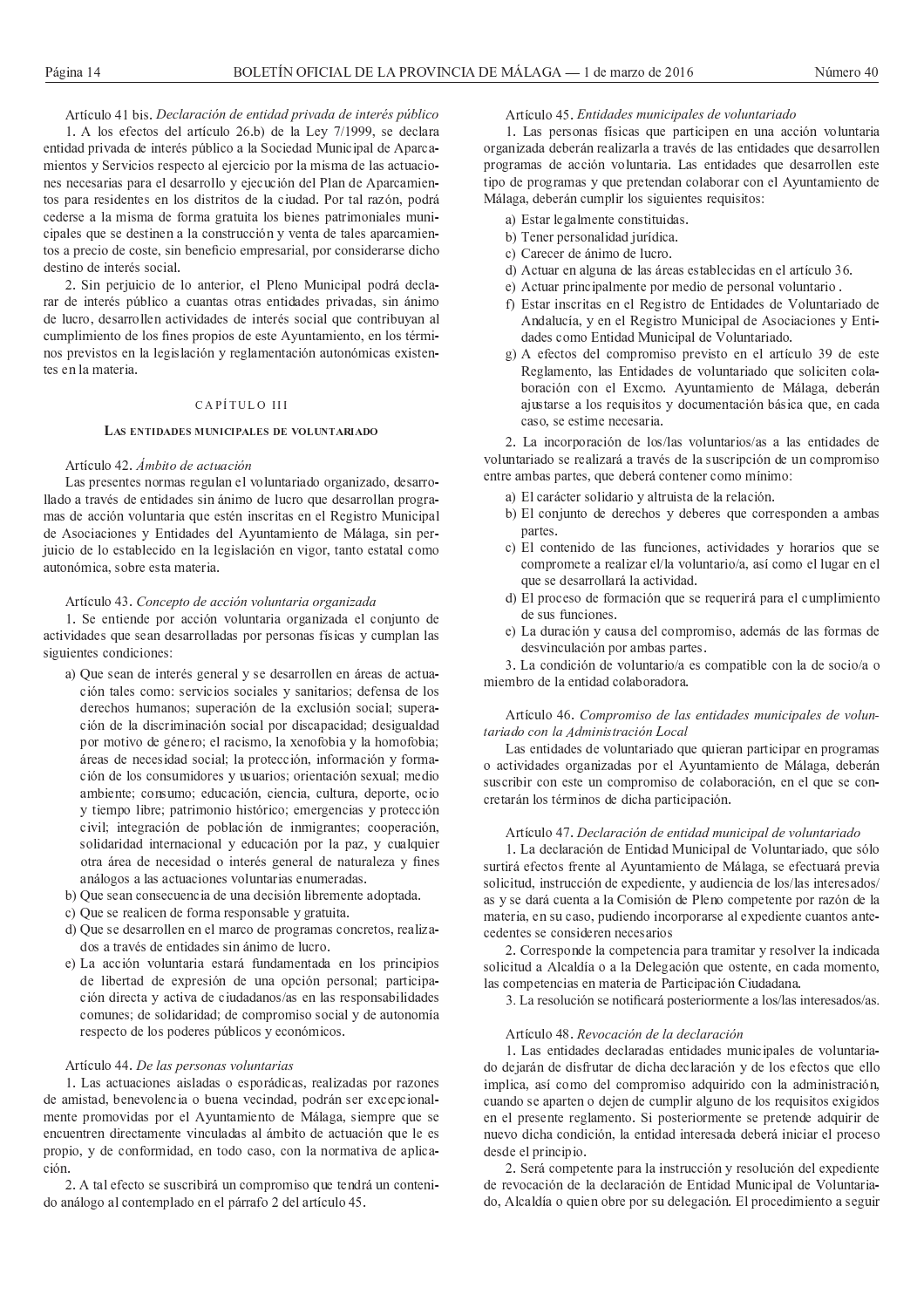será el establecido en la normativa de Procedimiento Administrativo Común, con trámite de audiencia previo a la resolución que se adopte.

# CAPÍTULO IV

# LA MEDIACIÓN ASOCIATIVA

## Artículo 49. Servicio de mediación asociativa

En virtud de lo establecido en la Ley 1/2002, de 22 de marzo, reguladora del Derecho de Asociación, en la que se establece que las Administraciones públicas fomentarán la creación y la utilización de mecanismos extrajudiciales de resolución de conflictos que se planteen en el ámbito de actuación de las Asociaciones, este Ayuntamiento dispondrá de un Servicio de Mediación Asociativa, elaborándose una normativa específica, que será aprobada por el Pleno, y que se pondrá a disposición de las Asociaciones y Entidades inscritas en el Registro Municipal de Asociaciones y Entidades de este Ayuntamiento. La aceptación de este servicio será voluntaria.

# CAPÍTULO V

# **RÉGIMEN DE SUBVENCIONES**

# Artículo 50 Subvenciones

1. El Ayuntamiento podrá conceder subvenciones a las asociaciones y entidades a las que se hace referencia en el presente reglamento, en el marco de sus recursos presupuestarios, a través de la Ordenanza General Reguladora de la Concesión de Subvenciones en Régimen de Concurrencia Competitiva (BOP 19/04/2005). La gestión se realizará, en todo caso, bajo los principios de objetividad, transparencia, concurrencia y publicidad.

2. Excepcionalmente, podrán concederse de forma directa aquellas subvenciones en que se acrediten razones de interés público, social, económico o humanitario, u otras debidamente justificadas que dificulten su convocatoria pública, mediante el correspondiente convenio.

3. El procedimiento para la concesión de subvenciones, los requisitos exigibles, solicitudes, mecanismos de justificación, y demás aspectos de procedimiento se regirán por la normativa estatal, por la Ordenanza General Reguladora de la Concesión de Subvenciones en Régimen de Concurrencia Competitiva (BOP 19/04/2005) y por las bases de la convocatoria correspondiente, de acuerdo con los Presupuestos municipales anuales y sus bases de ejecución.

4. No podrán otorgarse subvenciones por cuantía superior a la que se determine en la convocatoria.

5. La instrucción del procedimiento corresponderá al órgano o unidad que se designe en la convocatoria, el cual realizará de oficio cuantas actuaciones estime necesarias para la determinación, conocimiento y comprobación de los datos en virtud de los cuales deba formularse la propuesta de resolución. Previo informe del órgano colegiado que a tal efecto se constituya, el órgano unidad instructora formulará propuesta de resolución, que deberá expresar el solicitante o la relación de solicitantes para los que se propone la concesión de la subvención, y su cuantía, especificando su evaluación y los criterios de valoración seguidos para efectuarla, que se notificará a los interesados concediéndoles un plazo de diez días de alegaciones. No obstante, podrá prescindirse del trámite de audiencia cuando no figuren en el procedimiento ni sean tenidos en cuenta otros hechos, alegaciones o pruebas que las aducidas por los/as interesados/as. Una vez evacuado dicho trámite, el órgano correspondiente dictará resolución, que será motivada conforme a lo que dispongan las normas reguladoras de la convocatoria.

6. El plazo máximo para resolver y notificar la resolución no podrá exceder de seis meses, salvo que una norma con rango de ley establezca un plazo mayor o así venga previsto en la normativa de la UE. El plazo se computará a partir de la publicación de la correspondiente convocatoria salvo que la misma posponga sus efectos a una fecha posterior.

7. El vencimiento del plazo máximo sin haberse notificado la resolución legitima a los interesados para entender desestimada por silencio administrativo la solicitud de concesión de la subvención

8. La resolución se notificará a los/as interesados/as, de acuerdo con lo previsto en la normativa reguladora del procedimiento administrativo común.

9. La resolución así como, en su caso, los convenios a través de los cuales se instrumenten las subvenciones de concesión directa, establecerán las condiciones y compromisos aplicables.

#### CAPÍTULO VI

# LOCALES PÚBLICOS MUNICIPALES

#### Artículo 51. Utilización de locales municipales

1. Las asociaciones y entidades para la defensa de intereses generales, inscritas en el Registro Municipal, previamente autorizadas, podrán utilizar los locales e instalaciones municipales de acuerdo con la normativa que a tal efecto apruebe la Corporación relativas al uso, criterios objetivos de uso y elaboración de registro de locales.

2. En ningún caso dichos locales podrán ser domicilio social de las entidades ciudadanas, ni constituir el lugar permanente donde realizar sus actividades, salvo cuando dichos locales hayan sido o sean formalmente cedidos a una entidad.

#### Artículo 52. Garantías en su utilización

Para garantizar una efectiva utilización de los locales municipales, se habilitarán los espacios necesarios para ser utilizados por las entidades ciudadanas según las peticiones expresas y las normas de aplicación

#### TÍTULO III

#### Órganos de participación

#### CAPÍTULO I

# **NORMAS COMUNES**

Artículo 53. Definición

Son órganos de colaboración, deliberación y asesoramiento y con capacidad de realizar propuestas, de los que forman parte representantes de las administraciones, agentes sociales, así como asociaciones y entidades del municipio, en materia económica y social, que gozan de carácter consultivo, y a través de los cuales se hace efectiva la participación y el acercamiento de los/las vecinos/as a los asuntos de interés público local.

# Artículo 54. Órganos de participación

1. La participación ciudadana en el ámbito municipal se articulará a través de los siguientes órganos:

- a) El Consejo Social de la Ciudad.
- b) Los Consejos Sectoriales de Participación.
- c) Los Consejos Territoriales de Participación.

2. Cuando la normativa de aplicación prevea que alguno de los miembros de cualquier órgano de participación ciudadana deba ser elegido de entre un conjunto de entidades, asociaciones, federaciones, confederaciones o uniones de asociaciones, serán estas las que deberán nombrarlo de común acuerdo. En el caso de que no pudiere alcanzarse dicho acuerdo, se aplicará el procedimiento previsto en el siguiente párrafo.

3. Las entidades, asociaciones, federaciones, confederaciones o uniones de Asociaciones que no alcancen el acuerdo al que hace referencia el epígrafe anterior deben proponer, cada una de ellas, un candidato, mediante escrito dirigido al área que en cada momento ostente las competencias en materia de participación, que deberá presentarse en el plazo de quince días a partir de que se haga pública por tal área la correspondiente convocatoria. Dicho escrito deberá ser firmado por el representante legal de aquellas, y en el mismo se hará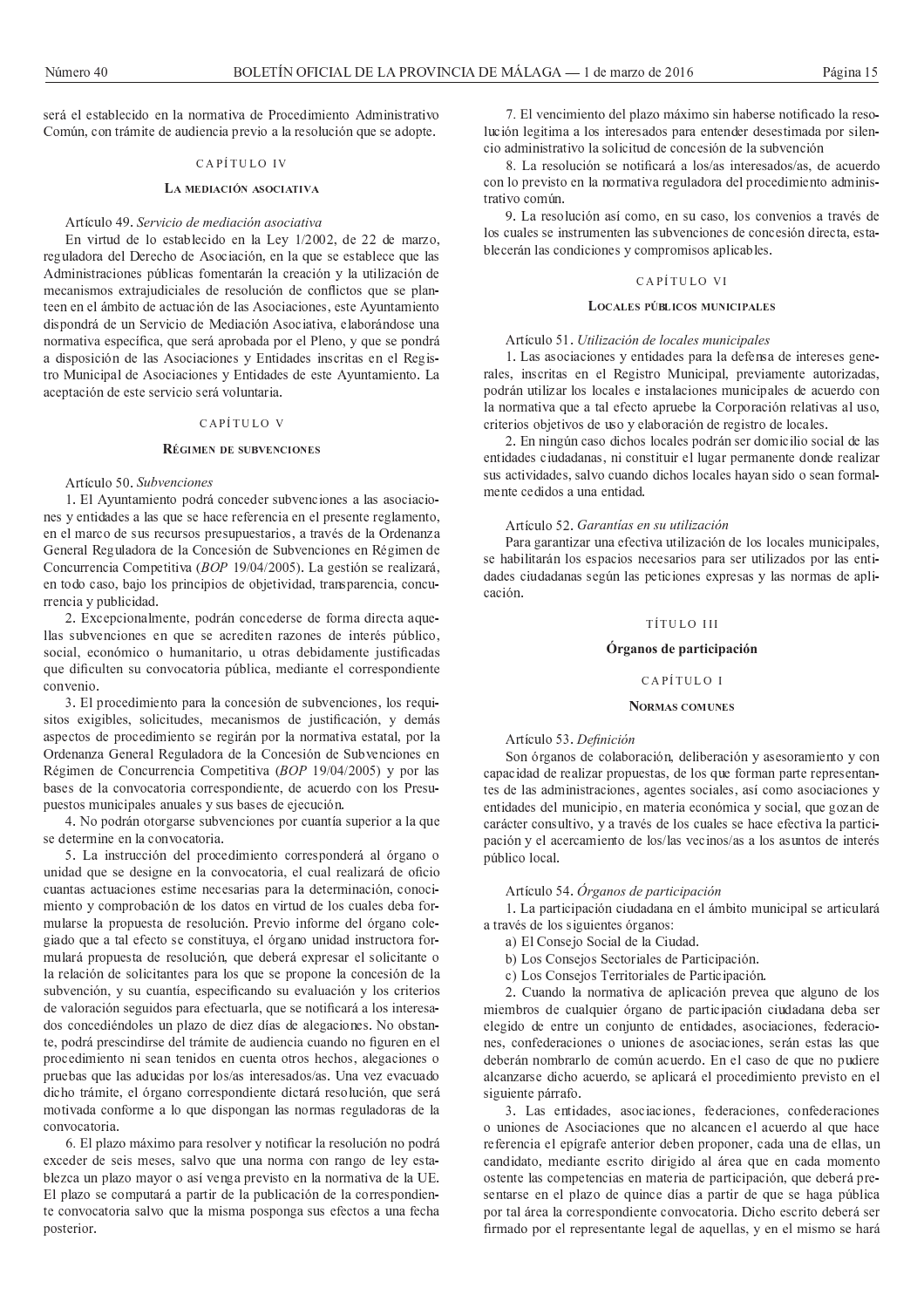constar claramente la denominación de la entidad, así como el nombre y apellidos de la persona designada como candidato. Se acompañará a dicho escrito una declaración responsable del candidato/a, aceptando la candidatura, así como una certificación del acuerdo de designación adoptado por el órgano competente de la entidad, asociación, federación, confederación o unión de asociaciones.

Las listas de candidatos/as se expondrán en los tablones de anuncios municipales al menos durante los tres días inmediatamente anteriores a la fecha señalada para la selección.

La selección del miembro del órgano de participación se realizará mediante el procedimiento de insaculación entre los/las candidatos/as propuestos/as que hubiesen sido admitidos por cumplir los requisitos establecidos, en acto público. El resultado del sorteo será notificado a los/las interesados no asistentes en el plazo de diez días, entendiéndose notificados los/las asistentes a dicho acto que consten en el acta que a tal efecto se extenderá.

## Artículo 55. Seguimiento y canalización de informes de los consejos

1. El área que ostente las competencias en materia de Participación ciudadana canalizará toda la información procedente del Consejo Social de la Ciudad, de los Consejos Sectoriales y de los Consejos Territoriales de Participación. Asimismo, llevará un seguimiento de los acuerdos adoptados en los órganos mencionados en el párrafo anterior.

2. Igualmente elaborará, con carácter anual, la memoria de participación, que se elevará al Consejo Social, a los órganos de gestión municipal y a los Consejos Territoriales de Participación. Siendo informado previamente el Consejo de Participación Ciudadana una vez constituido.

# CAPÍTULO II

#### EL CONSEJO SOCIAL DE LA CIUDAD

#### Artículo 56. Naturaleza jurídica

El Consejo Social de la ciudad de Málaga es un órgano colegiado de carácter consultivo y de participación, integrado por representantes de las organizaciones económicas, sociales, profesionales y de vecinos más representativas, constituyendo una plataforma institucional permanente de diálogo y deliberación, emitiendo informes, estudios y propuestas, en materia de desarrollo económico local, planificación estratégica de la ciudad y grandes proyectos urbanos.

#### Artículo 57. Régimen jurídico

La composición, organización y funcionamiento interno del Consejo Social se regirán por lo establecido en su reglamento orgánico.

# CAPÍTULO III

# LOS CONSEJOS SECTORIALES DE PARTICIPACIÓN

## SECCIÓN 1.ª NATURALEZA, COMPOSICIÓN Y CONSTITUCIÓN DE LOS CONSEJOS SECTORIALES

#### Artículo 58. Naturaleza jurídica

Los consejos sectoriales de participación son órganos de participación, información y propuesta, que actúan en el ámbito de los distintos sectores de actuación en los que este Ayuntamiento tiene competencias.

# Artículo 59. Régimen jurídico

Estos órganos de participación sectorial se regirán por lo establecido en este capítulo, y en su defecto, por lo regulado para el Consejo Social de la Ciudad.

#### Artículo 60. Constitución

1. Sin perjuicio de lo establecido en el artículo siguiente, se podrán constituir todos aquellos consejos sectoriales que se consideren necesarios para la mejor participación en la gestión municipal.

2. El ámbito de cada uno de los consejos sectoriales, será el de las áreas o servicios de gestión a que hagan referencia su denominación.

## Artículo 61. Las áreas de actuación

Las áreas de actuación municipal en las que preferentemente se constituirán consejos sectoriales de participación serán las siguientes:

- a) Bienestar Social.
- b) Mayores.
- c) Igualdad de Oportunidades.
- d) Accesibilidad.
- e) Niños y Niñas.
- f) Cooperación y Ayuda al Desarrollo.
- g) Seguridad y Convivencia Ciudadana.
- h) Movilidad.
- i) Juventud y Deportes.
- j) Cultura, Educación.
- k) Turismo.
- l) Desarrollo Sostenible, Urbanismo y Medio Ambiente.
- m) Comercio, Empleo y Nuevas Tecnologías.
- n) Voluntariado.
- o) Participación Ciudadana.

SECCIÓN 2.ª LOS DERECHOS Y DEBERES DE LOS MIEMBROS

#### Artículo 62. Normas comunes

Los derechos y deberes de los miembros de los consejos sectoriales, su ausencia, cese y provisión de vacantes se regirán conforme a lo prevenido en las presentes normas y, subsidiariamente, por lo establecido para el Consejo Social, en lo que resulte de aplicación.

SECCIÓN 3.ª LOS ÓRGANOS DE LOS CONSEJOS SECTORIALES

## Artículo 63. Estructura

1. Los consejos sectoriales de participación estarán integrados por los siguientes miembros:

- a) El Presidente, que será el/la Alcalde/sa de la Ciudad o persona en quien delegue, preferentemente en el/la Concejal/a del Área correspondiente.
- b) Concejales/as elegidos/as de acuerdo con la proporcionalidad existente entre los distintos grupos políticos municipales representados en la Corporación, hasta un máximo de nueve.
- c) Un/a Director/a de Área, Distrito o Servicio, designado por el/la Presidente/a.
- d) Todas las instituciones y entidades debidamente registradas, cuyo objeto se encuentre directamente relacionado con la temática del Consejo, y que sean admitidas en el mismo previa correspondiente solicitud.

2. Existirá asimismo un/a Vicepresidente/a, que será un miembro del Consejo, designado por el Presidente.

3. El/la Secretario/a del Consejo será el Titular del Órgano de apoyo a la Junta de Gobierno Local, o funcionario/a en quien este delegue, que actuará con voz y sin voto.

# SUBSECCIÓN 1.ª

EL/LA PRESIDENTE, EL/LA VICEPRESIDENTE Y EL SECRETARIO/A

#### Artículo 64. El/la Presidente/a

El/la Presidente/a nato/a de todos los Consejos Sectoriales de Participación será el/la Alcalde/sa de la ciudad. No obstante, podrá delegar esta función en cualquiera de los miembros de la Corporación, preferentemente en aquel/lla Concejal/a Delegado/a del Área/s en la que se encuadre la temática objeto del Consejo.

Artículo 65. Funciones del Presidente/a

- Son funciones del Presidente/a:
- a) Dirigir la actuación de los Consejos y Comisiones Técnicas que presida.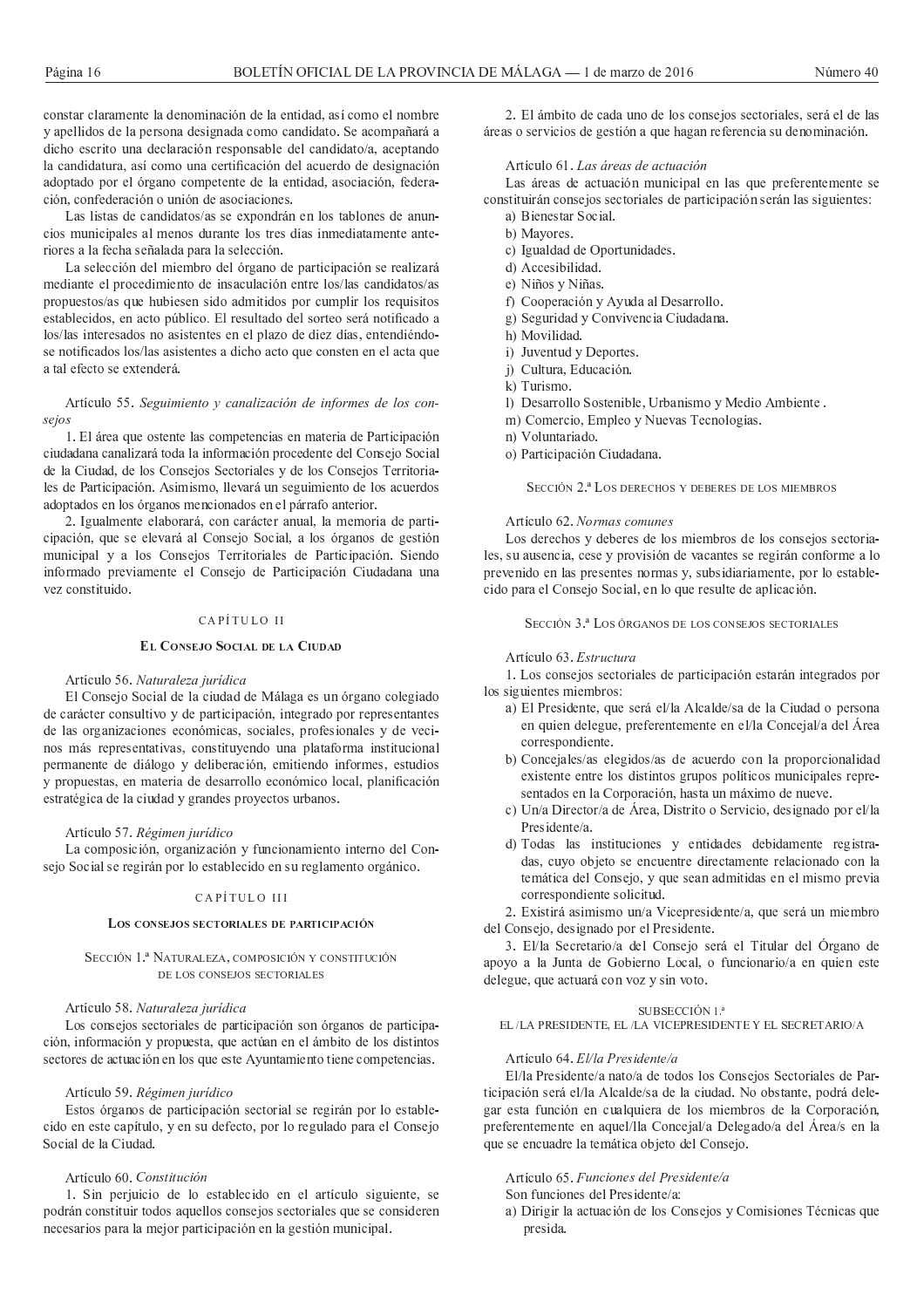- b) Representar al Consejo o a la correspondiente Comisión Técnica.
- c) Convocar, presidir, suspender y levantar las sesiones del Consejo y de las Comisiones que presida, así como dirigir sus deliberaciones.
- d) Preparar y fijar el Orden del Día de las sesiones del Consejo o de las Comisiones Técnicas.
- e) Visar las Actas y Certificaciones del Consejo y de las Comisiones
- f) Estudiar y someter a votación de los miembros, si procede, las propuestas formuladas, ostentando el voto de calidad en caso de empate.
- g) Velar por el exacto cumplimiento de los acuerdos del Consejo y de las Comisiones y elevar las propuestas, previamente estudiadas, al órgano municipal competente, dando traslado a los destinatarios de las propuestas adoptadas.
- h) Coordinar la relación constante entre el Consejo Sectorial que preside y:
	- 1. Los órganos de gobierno y de gestión del Ayuntamiento.
	- 2. Las juntas municipales de distrito.
	- 3. El resto de los órganos de participación del Ayuntamiento.
- i) Disponer todo cuanto se considere oportuno para el buen funcionamiento del Consejo Municipal.
- j) Solicitar de los órganos administrativos municipales, datos, documentos e información general referente a los asuntos que se aborden en el Consejo.
- k) Solicitar la presencia, colaboración e información en las comisiones técnicas de los/las responsables de la concejalía, en función de los asuntos a tratar.
- l) Solicitar, en nombre de los consejos, la colaboración que estime pertinente a instituciones, autoridades, organismos, entidades, asociaciones y particulares.
- m) Solicitar la participación de expertos/as en las diferentes sesiones que se celebren, cuando se considere conveniente su intervención en relación con los temas a tratar.
- n) Garantizar la Participación Ciudadana en los Consejos Municipales Sectoriales.
- o) Velar por la correcta aplicación del presente reglamento, proponiendo al Pleno su interpretación en los casos de dudas y su integración en los casos de omisión.
- p) Ejercer cuantas otras funciones sean inherentes a su condición de Presidente del Consejo.

# Artículo 66. El/la Vicepresidente/a

El/la Vicepresidente/a será, preferentemente, el/la Concejal/a Delegado/a del Área/s en que se encuadre la problemática sectorial a que se refiere el Consejo.

# Artículo 67. Funciones del Vicepresidente/a

El/la Vicepresidente/a sustituirá al Presidente/a en caso de vacante, ausencia o enfermedad y realizará las funciones que este/a delegue.

#### Artículo 68. El Secretario/a

El/la Secretario/a de cada Consejo Sectorial, y de las comisiones técnicas, será el titular del órgano de apoyo a la Junta de Gobierno Local o funcionario/a en quien delegue, que actuará con voz pero sin voto

# Artículo 69. Funciones del Secretario/a

# Son funciones del Secretario/a:

- 1. Asistir, con voz pero sin voto, a las sesiones del Consejo y de las comisiones técnicas.
- 2. Extender las actas de las sesiones del Consejo y de las comisiones técnicas, autorizarlas con su firma y el visto bueno del

Presidente/a, y dar el curso correspondiente a los acuerdos que se adopten.

- 3. Archivar y custodiar la documentación de las sesiones.
- 4. Expedir certificaciones de las actas, acuerdos, dictámenes, votos particulares y otros documentos confiados a su custodia, con el visto bueno del Presidente/a.
- 5. Las demás que le sean encomendadas por el/la Presidente/a del Consejo.

## SUBSECCIÓN 2.ª ORGANISMOS Y ENTIDADES CORPORATIVAS Y PROFE-SIONALES RELACIONADAS CON LAS FUNCIONES Y TEMÁTICA PROPIOS DEL CONSEJO

## Artículo 70. Representación

1. Estarán representados en los consejos sectoriales de participación, los organismos oficiales, entidades corporativas, profesionales y sindicales, que defiendan o representen intereses coincidentes con las funciones y temática objeto de los consejos, y que sean admitidas en los mismos previa la correspondiente solicitud.

2. Existirá un solo representante por cada organismo, pudiendo designarse suplentes con carácter permanente o bien específicamente para cada sesión, pero siempre por escrito y antes del inicio de la misma. La representación de estos entes vendrá debidamente acreditada por el organismo que corresponda.

#### Artículo 71. Designación de los/las representantes

La designación de los/las representantes y sus correspondientes suplentes, debidamente acreditados, deberá realizarse por las propias organizaciones, instituciones y colectivos representados, de acuerdo con sus normas internas de funcionamiento.

#### SUBSECCIÓN 3.ª LAS ORGANIZACIONES CIUDADANAS

## Artículo 72. Representación

1. Formarán parte de los consejos sectoriales de participación las organizaciones ciudadanas inscritas en el Registro Municipal de Asociaciones y Entidades, que defiendan o representen intereses coincidentes con las funciones y temática objeto de los distintos consejos sectoriales, y que sean admitidas en los mismos previa la correspondiente solicitud.

2. Existirá un/a solo/a representante por cada entidad o asociación, pudiendo designarse suplentes con carácter permanente o bien específicamente para cada sesión, pero siempre por escrito y antes del inicio de la misma. Las representaciones deberán ser avaladas mediante:

Certificado expedido por la organización correspondiente, justificativo de la representación que se ostenta, con nombre y domicilio de los designados.

3. Aquellas entidades ciudadanas no inscritas, podrán intervenir en una sesión determinada, por razón de la materia y de forma puntual, mediante autorización de el/la Presidente/a del Consejo.

4. Los/las representantes de las organizaciones ciudadanas en los consejos municipales sectoriales serán cesados/as como tales a propuesta de la organización que los nombró.

5. La organización que propuso el nombramiento del representante cesado deberá, en el plazo de un mes como máximo, formular propuesta de nuevo nombramiento.

## SUBSECCIÓN 4.ª TÉCNICOS MUNICIPALES Y PERSONAS A TÍTULO INDIVIDUAL

# Artículo 73. Presencia de técnicos municipales y personas a título individual

Podrán acudir a los distintos consejos sectoriales, los/las técnicos municipales y personas que se estimen de interés en relación con los temas a tratar, que sean invitados por el/la Presidente/a.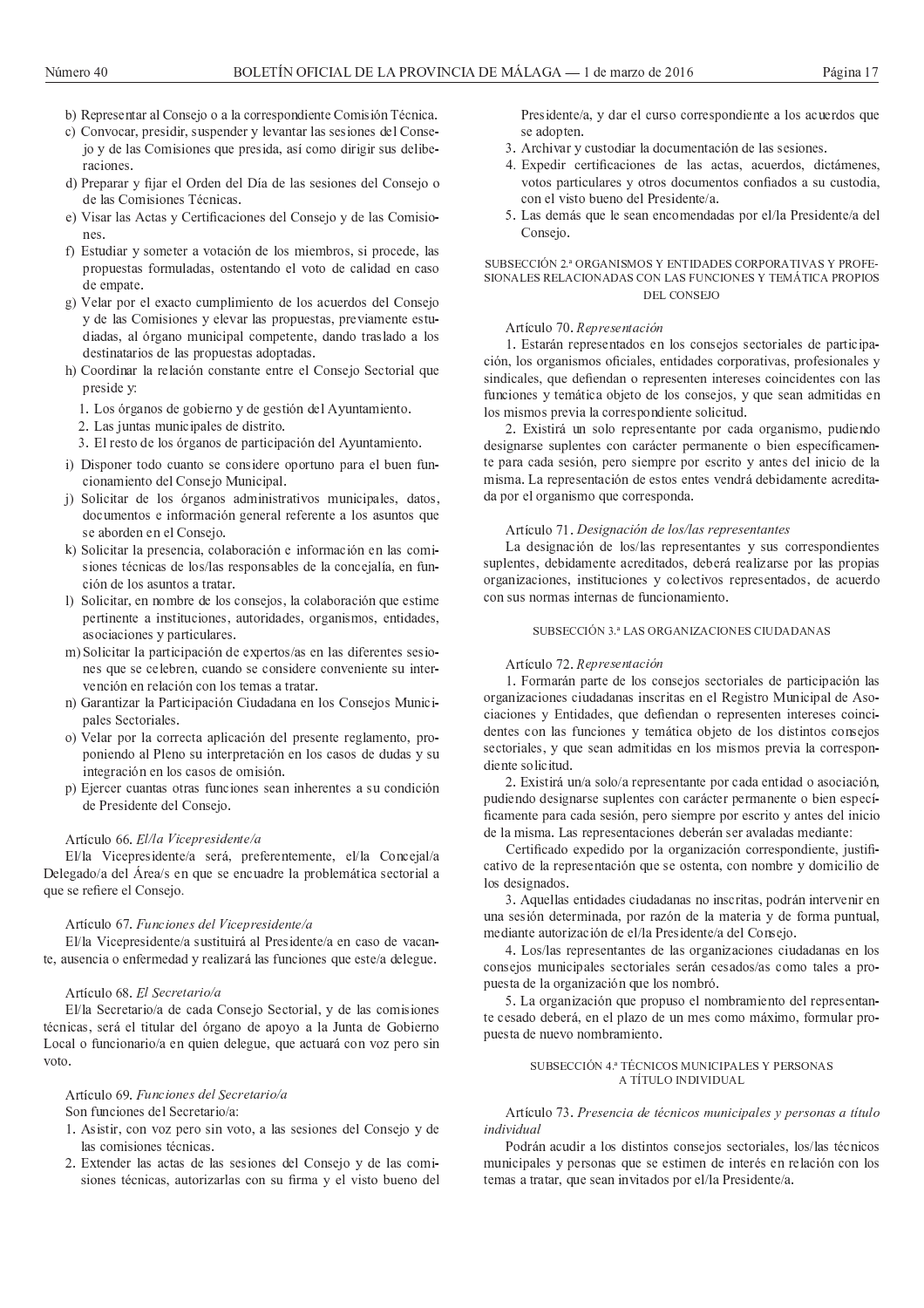Artículo 74. Funciones de los conseios sectoriales de participa $ción$ 

1. Asumir las competencias que le delegue expresamente el Consejo Social, en relación con el sector al que corresponda.

2. Acordar la elaboración de estudios e informes y aprobar su contenido, en su caso.

3. Fijar las líneas generales de actuación del Consejo Sectorial, así como sus actuaciones a corto y medio plazo.

4. Sugerir iniciativas y formular propuestas a los órganos municipales competentes, en relación con el sector de actuación que les sea propio.

5. Aprobar la creación de mesas especiales o comisiones técnicas que se estimen pertinentes para la consecución de los fines propios del Consejo:

6. Promover aquellas actividades susceptibles de asegurar la participación de los/las ciudadanos/as en las medidas y decisiones que les conciernen.

7. Conocer y debatir los programas de actuación que le sean remitidos por las entidades competentes en la materia.

8. Conocer las líneas presupuestarias generales de las áreas relacionadas con la temática de los consejos.

9. Estudiar la colaboración con otras entidades públicas o privadas en la promoción y defensa de los intereses de cada sector.

10. Impulsar el cumplimiento de las disposiciones contenidas en la normativa sectorial relacionada con la temática del Consejo.

11. Otras funciones que le pueda encomendar el/la Presidente/a del Consejo Social, por sí o a petición, al menos, de un tercio de los miembros de su asamblea.

# SUBSECCIÓN 1.ª LAS COMISIONES TÉCNICAS

#### Artículo 75. Composición

En el seno de los diferentes consejos sectoriales podrán crearse comisiones técnicas para el estudio o emisión de informe y propuesta en relación con específicas materias, que estarán integradas por:

- a) El/la Presidente/a, que será un/a funcionario/a con rango de Jefe/a de Servicio o Sección, designado por el Presidente del Consejo Sectorial, a propuesta del Director/a de Área, Distrito o Servicio correspondiente.
- b) Todos los miembros del Consejo que así lo soliciten, con un máximo del tercio del número de sus miembros.
- c) El/la Secretario/a del Consejo Sectorial, con voz pero sin voto.

# Artículo 76. Funciones

1. Elevar al Consejo iniciativas de proyectos y cuantas sugerencias se estimen convenientes para la mejor prestación de servicios en su ámbito de actuación

2. Desarrollar cuantos trabajos le sean encomendados por el Consejo.

3. Elaborar, a petición del Consejo, informes sobre la gestión, seguimiento y evaluación de los planes y programas en ejecución, relacionados con el sector

# SUBSECCIÓN 2.ª LAS MESAS DE DEBATE

#### Artículo 77. Las mesas de debate

El Consejo podrá acordar la constitución de mesas de debate para cuestiones específicas, y con la duración que se estime, que se dedicarán a la elaboración de los estudios, informes y propuestas que se les encomienden en el acuerdo de constitución, en el que asimismo se determinarán sus miembros y criterios básicos de funcionamiento

# SECCIÓN 5<sup>ª</sup> DEL FUNCIONAMIENTO DE LOS CONSEJOS SECTORIALES

# SUBSECCIÓN 1.ª NORMAS COMUNES

# Artículo 78. Carácter de las sesiones

- a) Las sesiones del Consejo serán públicas. El público asistente a las sesiones no podrá intervenir en éstas, ni tampoco proferir manifestaciones de agrado o desagrado, pudiendo la Presidencia ordenar el desalojo de la sala de todo aquel ciudadano que, por cualquier causa, impida el normal desarrollo de la sesión.
- b) Si el público observara un comportamiento perturbador que, a juicio del Presidente/a, impidiese continuar la sesión, este podrá disponer el desalojo o traslado de los miembros del Consejo a otro lugar para continuar los debates.

# Artículo 79. Convocatoria de las sesiones

1. Los Consejos celebrarán sesión ordinaria al menos una vez cada tres meses, y extraordinaria o extraordinaria y urgente cuando la importancia de los asuntos así lo requiera, por iniciativa del Presidente/a, o a solicitud de al menos un tercio de los miembros de cada Consejo.

2. La convocatoria de las sesiones ordinarias y extraordinarias se cursará con una antelación mínima de cinco días hábiles, e irá acompañada del orden del día y, si procede, de la documentación oportuna. La convocatoria de las sesiones extraordinarias y urgentes no estará sujeta a plazo.

3. En el caso de que la solicitud de convocatoria de sesión extraordinaria proviniera de un tercio de los miembros del Consejo Sectorial correspondiente, la convocatoria deberá efectuarse en el plazo de los cuatro días siguientes a la petición, y su celebración no podrá demorarse más de quince días desde que el escrito tuviese entrada en el Registro General. Si la solicitud de convocatoria de sesión extraordinaria y urgente proviniera de un tercio de los miembros del Consejo Sectorial correspondiente, la celebración de la sesión no podrá demorarse más de cinco días desde que el escrito tuviese entrada en el Registro General. Contra la denegación expresa o presunta de las solicitudes referidas, los/las interesados/as podrán interponer los corresnondientes recursos

4. A la convocatoria de las sesiones se acompañará el orden del día comprensivo de los asuntos con el suficiente detalle, y los borradores de actas de sesiones anteriores que deban ser aprobados en la sesión a tratar.

5. Toda la documentación de los asuntos incluidos en el orden del día que deba servir de base al debate y, en su caso votación, deberá estar a disposición de los miembros de los consejos desde el mismo día de la convocatoria.

6. Por razones de urgencia, debidamente motivada, el/la Presidente/a podrá incluir, a iniciativa propia o mediante propuesta realizada en los mismos términos en los que se puede solicitar la sesión extraordinaria, asuntos no incluidos en el orden del día siempre que así se ratifique por la mitad más uno de sus miembros presentes, al comienzo de la sesión.

# Artículo 80. Quórum de constitución

Se entenderá válidamente constituido el Consejo cuando asistan, en primera convocatoria, la mitad más uno de los miembros que lo componen, o un tercio de los mismos en segunda convocatoria, media hora después, siempre que estén presentes el Presidente/a y el/ la Secretario/a o quienes legalmente les sustituyan.

# Artículo 81. Sesiones y debate

En las sesiones extraordinarias y urgentes, figurará como primer punto del orden del día la ratificación de la urgencia de la sesión. Si no votasen a favor de la misma la mitad más uno de los miembros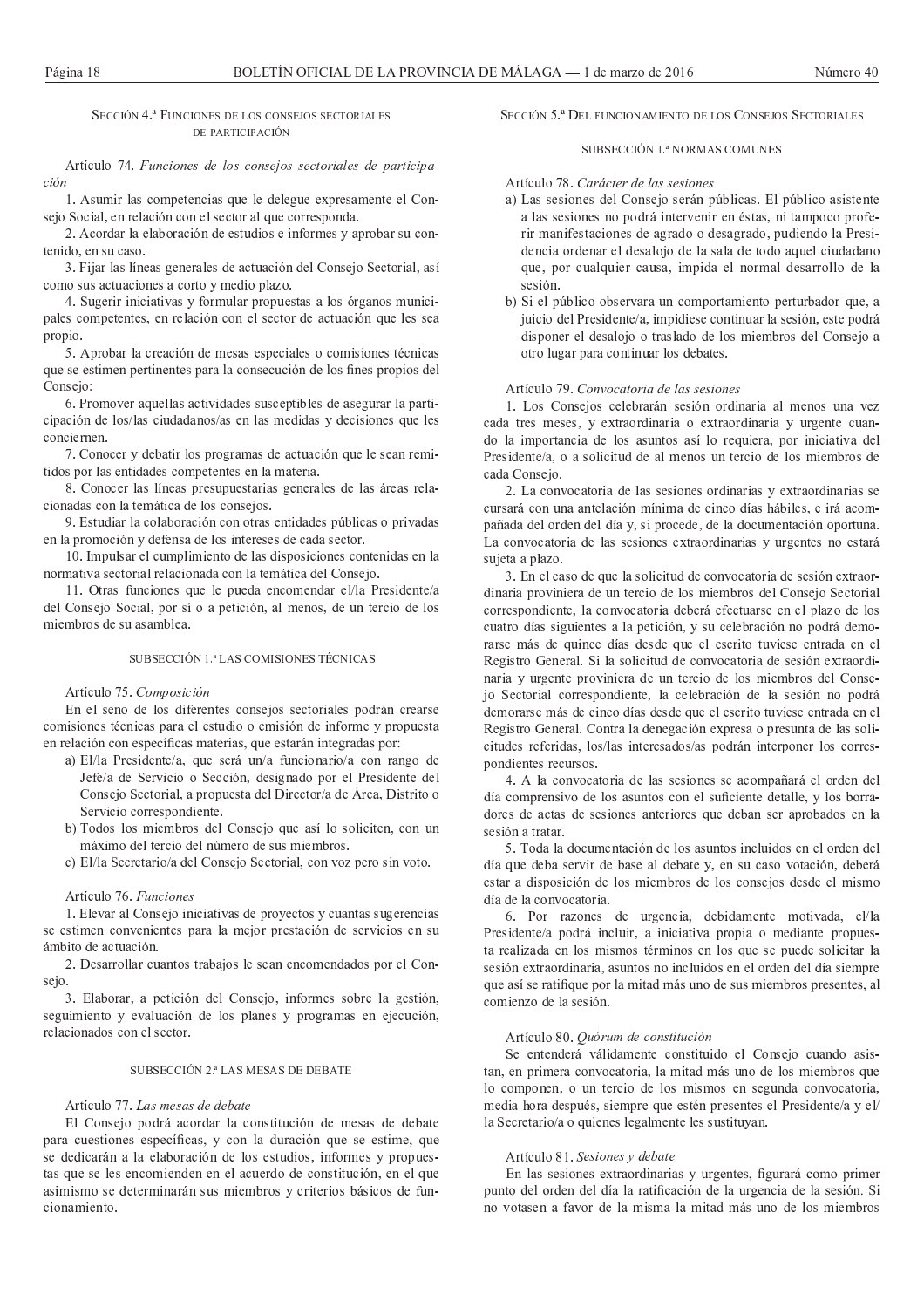presentes, se levantará la sesión, extendiéndose diligencia acreditativa de todo ello.

# Artículo 82. Acuerdos

1. Los acuerdos de los consejos sectoriales se tomarán por mayoría simple de los/las asistentes.

2. En caso de empate en la votación ésta se dirimirá por el voto de calidad del Presidente/a

# Artículo 83. Actas

1. El/la Secretario/a del Consejo levantará acta de cada reunión. que una vez aprobada se incluirá en el Libro de Actas del mismo Consejo y que se redactará de conformidad con los criterios establecidos en relación con las actas del Pleno.

2. El/la Secretario/a deberá enviar copia del acta, una vez aprobada, a la Delegación que en cada momento ostente las competencias en materia de Participación Ciudadana, a cada una de las organizaciones ciudadanas miembros del Consejo y a los grupos políticos con representación municipal.

# SUBSECCIÓN 2.º FUNCIONAMIENTO DE LAS COMISIONES TÉCNICAS

#### Artículo 84. Convocatoria de sesiones

1. Las sesiones de las comisiones técnicas pueden ser de tres tipos: a) Ordinarias.

- b) Extraordinarias.
- 
- c) Extraordinarias de carácter urgente.

2. Son sesiones ordinarias aquellas que se celebren con la periodicidad que se establezca en el acuerdo de su creación, o en su sesión constitutiva. Dichas sesiones se celebrarán en el lugar que se establezca conforme al procedimiento precitado o bien el que se determine en la convocatoria.

3. Son sesiones extraordinarias aquellas que convoque el/la Presidente/a con tal carácter, por iniciativa propia o a solicitud de la cuarta parte, al menos, de los miembros de la comisión con derecho a voto.

4. Son sesiones extraordinarias urgentes las convocadas por el/la Presidente/a cuando la urgencia del asunto o asuntos a tratar no permita convocar sesión extraordinaria con una antelación mínima de dos días hábiles.

# Artículo 85. Régimen de las sesiones

Las convocatorias de las sesiones ordinarias y extraordinarias se cursarán por orden del señor Presidente/a con una antelación mínima de dos días hábiles, e irán acompañadas del orden del día, donde se relacionarán los asuntos a tratar.

# Artículo 86. Quórum de constitución

1. Las comisiones técnicas quedarán válidamente constituidas en sesión ordinaria o extraordinaria cuando se encuentren presentes la mitad más uno de los miembros con derecho a voto. El quórum deberá mantenerse durante toda la sesión

2. En todo caso será necesaria la presencia del Presidente/a y del Secretario/a o de quienes legalmente los sustituyan.

3. Si dicha presencia no se lograra, la sesión se celebrará en segunda convocatoria, media hora después de la señalada para la primera. Para la válida celebración de la sesión será suficiente la presencia de un tercio de los miembros del Consejo con derecho a voto, que nunca podrá ser inferior a tres, siendo necesaria la presencia del Presidente/a y del Secretario/a o de quienes legalmente los sustituyan.

#### Artículo 87 Acuerdos

1. Los acuerdos de las comisiones técnicas se adoptarán por mayoría simple, dirimiendo los empates el/la Presidente/a con su voto de calidad.

2. El voto se emitirá en sentido afirmativo o negativo, pudiendo también formularse abstención.

Artículo 88. Atribuciones del Presidente de las comisiones técnicas 1. Corresponderá al Presidente/a de las comisiones técnicas el ejercicio de las siguientes atribuciones:

- a) Convocar, presidir, suspender y levantar las sesiones de la comisión, dirigir las deliberaciones y decidir los empates con voto de calidad.
- b) Instar el cumplimiento de los acuerdos adoptados por la comisión
- c) Autorizar con su firma las actas y certificaciones.
- d) Citar, cuando así lo considere conveniente, a iniciativa propia o a petición de, al menos, un tercio de los vocales, a personal al servicio del Excmo. Ayuntamiento o de sus entes instrumentales, o a personas que no formen parte de la comisión, cuando se estime que alguno de los asuntos a tratar precise de su asesoramiento, audiencia o informe previo, o que resulta pertinente su presencia por razones de oportunidad.

2. La comisión podrá nombrar, de entre sus miembros, a un/a Vicepresidente/a, que asumirá las atribuciones enumeradas en el párrafo anterior en los casos de enfermedad, ausencia, vacante, u otra circunstancia análoga.

# Artículo 89. Vocales de las comisiones técnicas

1. Corresponderá a los/las vocales de las comisiones técnicas el examen y votación de los asuntos tratados por dichas comisiones.

2. Excepcionalmente, y tan solo por motivos de enfermedad o imposibilidad manifiesta de asistir, podrá acudir un/a vocal-sustituto en lugar del titular y designado por este, ejercitando la totalidad de derechos que correspondan a este.

3. Los/las vocales no podrán tampoco delegar en otros vocales.

# Artículo 90. El/la Secretario/a

1. Al Secretario/a de las comisiones técnicas le corresponderá extender acta de las sesiones, en la que se consignará el lugar, hora, día, mes y año en que comienza la sesión, los nombres y apellidos del/la Presidente/a, de los miembros presentes, de los ausentes que se hubieran excusado y de los que falten sin excusa, carácter ordinario o extraordinario de la sesión, y si se celebra en primera o segunda convocatoria, los asuntos que se examinen y sucinta expresión las opiniones emitidas, votaciones que se verifiquen, acuerdos que se adopten y hora en que el/la Presidente/a levante la sesión.

2. Las actas serán autorizadas con la firma del Secretario/a y el visto bueno del/la Presidente/a, y se incorporarán a un libro, debidamente foliado y encuadernado.

#### Artículo 91. Régimen jurídico de funcionamiento

En lo no previsto expresamente por las presentes disposiciones respecto al funcionamiento de las comisiones técnicas, regirán las disposiciones que el presente reglamento dedica a los consejos sectoriales, así como las correlativas contenidas en las restantes normas vigentes que regulen aspectos de organización y funcionamiento de las corporaciones locales.

# CAPÍTULO IV

## LOS DISTRITOS, LA PARTICIPACIÓN CIUDADANA Y DESCONCENTRACIÓN MUNICIPAL

# SECCIÓN 1.ª DISPOSICIONES GENERALES

# Artículo 92. Desconcentración territorial

1. El Ayuntamiento, para la mejor gestión de los intereses generales de los ciudadanos y vecinos de Málaga, promueve la desconcentración territorial, mediante la creación de distritos como divisiones territoriales propias.

2. Los distritos son órganos desconcentrados territorialmente e instrumentos de participación ciudadana, cuya finalidad es acercar el poder municipal a los/las ciudadanos/as, facilitando y fomentando la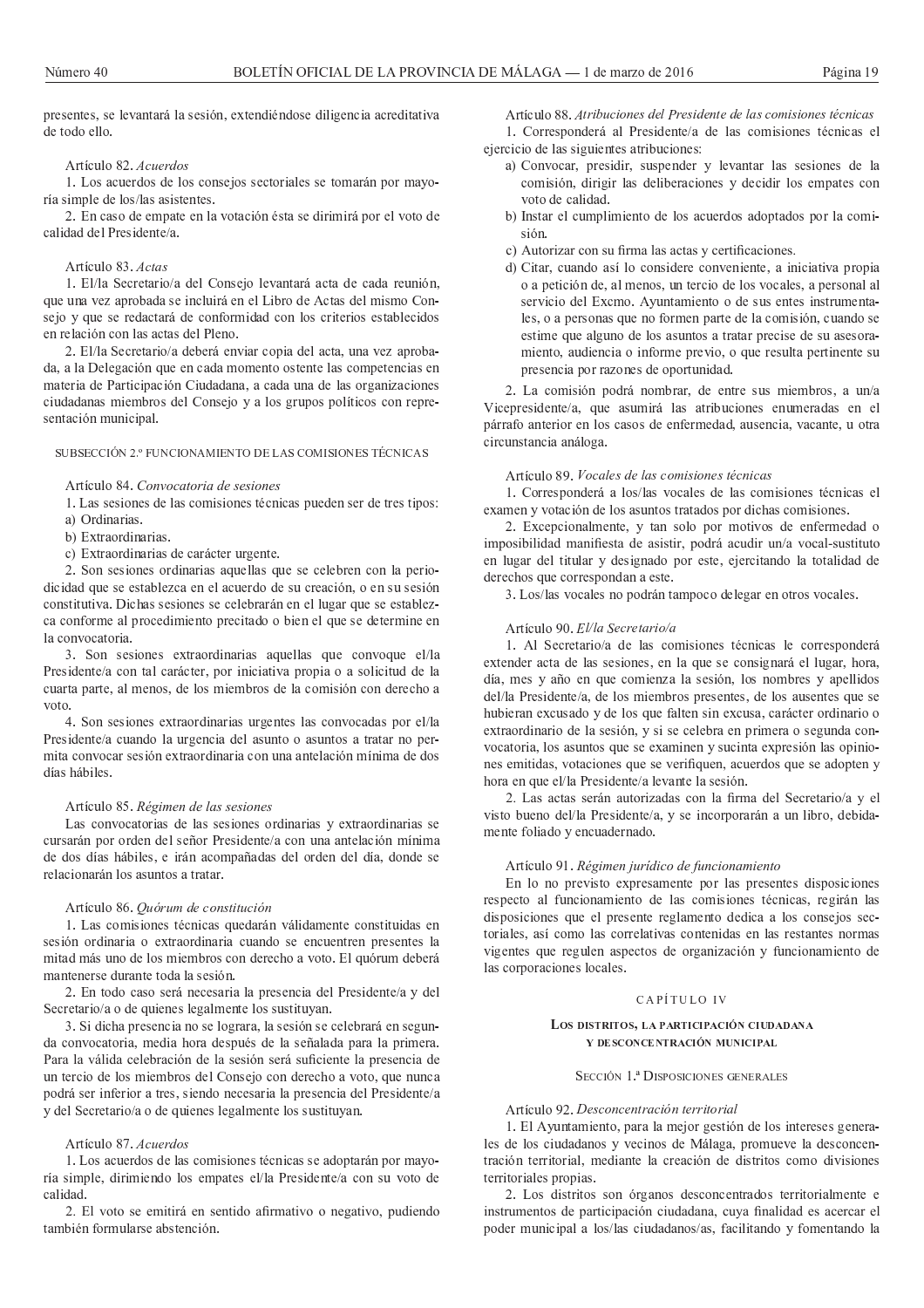información y el control de la gestión municipal que se ejerce en el ámbito territorial correspondiente y propiciando el ejercicio del derecho a la participación y la proposición de soluciones alternativas a los problemas que les conciernen.

3. Los órganos desconcentrados territorialmente se rigen por el presente Reglamento, y en lo no previsto en este último, por el conjunto de normas que constituyen el régimen jurídico de la Administración Local. La interpretación de las cuestiones y dudas que puedan suscitarse, se resolverán por el Pleno Municipal.

# Artículo 93. Creación

1. Corresponde al Pleno de la Corporación la división del término municipal en distritos, atendiendo a la realidad sociológica y demográfica y a las peculiaridades de los asentamientos de población. La división se efectuará sin perjuicio de la unidad de gobierno y gestión del municipio.

2. El Pleno establecerá el porcentaje mínimo de los recursos presupuestarios de la Corporación que deberán invertirse en los distritos en su conjunto, gestionados por quien corresponda. Dicho porcentaje no deberá ser inferior al 10% de los recursos consignados en el capítulo 6-inversiones reales- del estado de gastos del presupuesto consolidado de la Corporación para cada ejercicio.

# SECCIÓN 2.ª LAS JUNTAS DE DISTRITO

#### Artículo 94. Naturaleza y funciones

Para la más eficaz administración del término municipal existirá en cada uno de los distritos una Junta Municipal para la gestión de las competencias municipales, que garantizará y facilitará la participación en ella de los ciudadanos y canalizará sus aspiraciones a los órganos de gobierno municipales.

#### Artículo 95. Composición

La Junta de Distrito estará integrada por: El/la Presidente/a, el Consejo de Distrito, el Consejo Territorial de Participación y las Comisiones de Trabajo, correspondiéndole a cada uno de estos órganos las funciones que respectivamente se les determinan en este reglamento.

#### Artículo 96. Reserva competencial

Las competencias atribuidas a cada uno de los órganos reseñados en el artículo anterior, nunca podrán ejercitarse menoscabando las facultades decisorias que, en todo caso, correspondan a los órganos del gobierno municipal establecidos por la normativa básica de régimen local.

# Artículo 97. Presupuestos

Las juntas municipales de distrito tendrán sus propios presupuestos, que serán confeccionados a través de la participación ciudadana, en función de las necesidades que demanden los colectivos sociales y los/las vecinos/as del ámbito del distrito, siempre y cuando éstas no sean de carácter general para toda la ciudad. Dichos presupuestos integrarán los generales del Ayuntamiento.

# Artículo 98. Registro y archivo

1. Las Juntas Municipales de Distrito tendrán registros parciales o auxiliares del Registro General del Ayuntamiento, que funcionarán en soporte informático. El sistema garantizará la constancia, en cada asiento que se practique, de un número; epígrafe expresivo de su naturaleza; fecha de entrada y hora de presentación, en su caso; identificación del interesado; órgano administrativo remitente, si procede, y persona u órgano administrativo al que se envía, y, en su caso, referencia al contenido del escrito o comunicación que se registra.

2. Las Juntas Municipales de Distrito contarán, asimismo, con sus propios archivos.

3. Tanto los libros informáticos de registro como los archivos de las Juntas Municipales de Distrito podrán ser consultados en los términos a los que se hace referencia en el artículo 13.4 del presente Reglamento.

#### Artículo 99. El/la Presidente/a de la Junta De Distrito

1. El/la Presidente/a será un/a Concejal/a libremente nombrado y cesado por el/la Alcalde/sa.

2. En caso de dimisión o cese del/la Presidente/a, el/la Alcalde/sa, en el menor plazo posible, como máximo de un mes, nombrará a uno nuevo para sustituirle.

3. En caso de ausencia o enfermedad del/la Presidente/a, el/la Alcalde/sa designará, para sustituirle con carácter accidental, a un/a Concejal/a.

#### Artículo 100. Funciones del Presidente/a

Corresponde al /a la Presidente/a de la Junta Municipal de Distrito:

- a) Representar al/la Alcalde/sa en el Distrito.
- b) Convocar y presidir las reuniones del Consejo del Distrito y dirimir los empates con voto de calidad.
- c) Preparar el Orden del Día de las sesiones del Consejo de Distri- $\cos$
- d) Convocar y presidir las reuniones del Consejo Territorial de Participación.
- e) Supervisar la ejecución de los acuerdos del Consejo.
- f) Nombrar un/a presidente/a accidental de entre los miembros del Consejo, en caso de necesidad de ausentarse.
- g) Velar por la correcta aplicación del presente Reglamento y por el buen funcionamiento de los órganos y de la oficina del Distrito
- h) Velar por las relaciones de los órganos políticos del Distrito con las Entidades y organizaciones que en él existan.
- i) Asegurar la relación constante de la Junta de Distrito con las distintas Áreas funcionales del Ayuntamiento, recabando y proponiendo información respecto de las actuaciones que afecten al distrito.
- j) Solicitar la presencia de órganos políticos, directivos y técnicos en relación con los asuntos a tratar, cuando lo estime proceden-
- k) Ejercer todas las funciones que delegue el/la Alcalde/sa y la Junta de Gobierno Local.

# SECCIÓN 3.ª EL CONSEJO DE DISTRITO

## Artículo 101. Naturaleza y composición

1. El Consejo de Distrito es el órgano ejecutivo territorial para la desconcentración de la gestión municipal. Su actuación ha de ajustarse a los principios de unidad de gobierno, eficacia, coordinación y solidaridad.

2. Estará compuesto por el/la Presidente/a, los/las Vocales, el/la directora/a del Distrito, un representante de cada una de las federaciones, confederaciones y uniones de asociaciones que integren mayoritariamente asociaciones de vecinos de la ciudad, y un representante de los consejos sectoriales que, en su caso, lo soliciten.

3. El/la Secretario/a será un funcionario municipal, que actuará por delegación del titular del órgano de apoyo de la Junta de Gobierno Local, con voz pero sin voto, al igual que el/la directora/a del distrito, los/las representantes de las federaciones y el representante, en su caso, de los consejos sectoriales.

4. Los miembros del Consejo de Distrito con derecho a voto reflejarán la proporcionalidad existente entre los diferentes grupos políticos municipales con representación en el Ayuntamiento Pleno.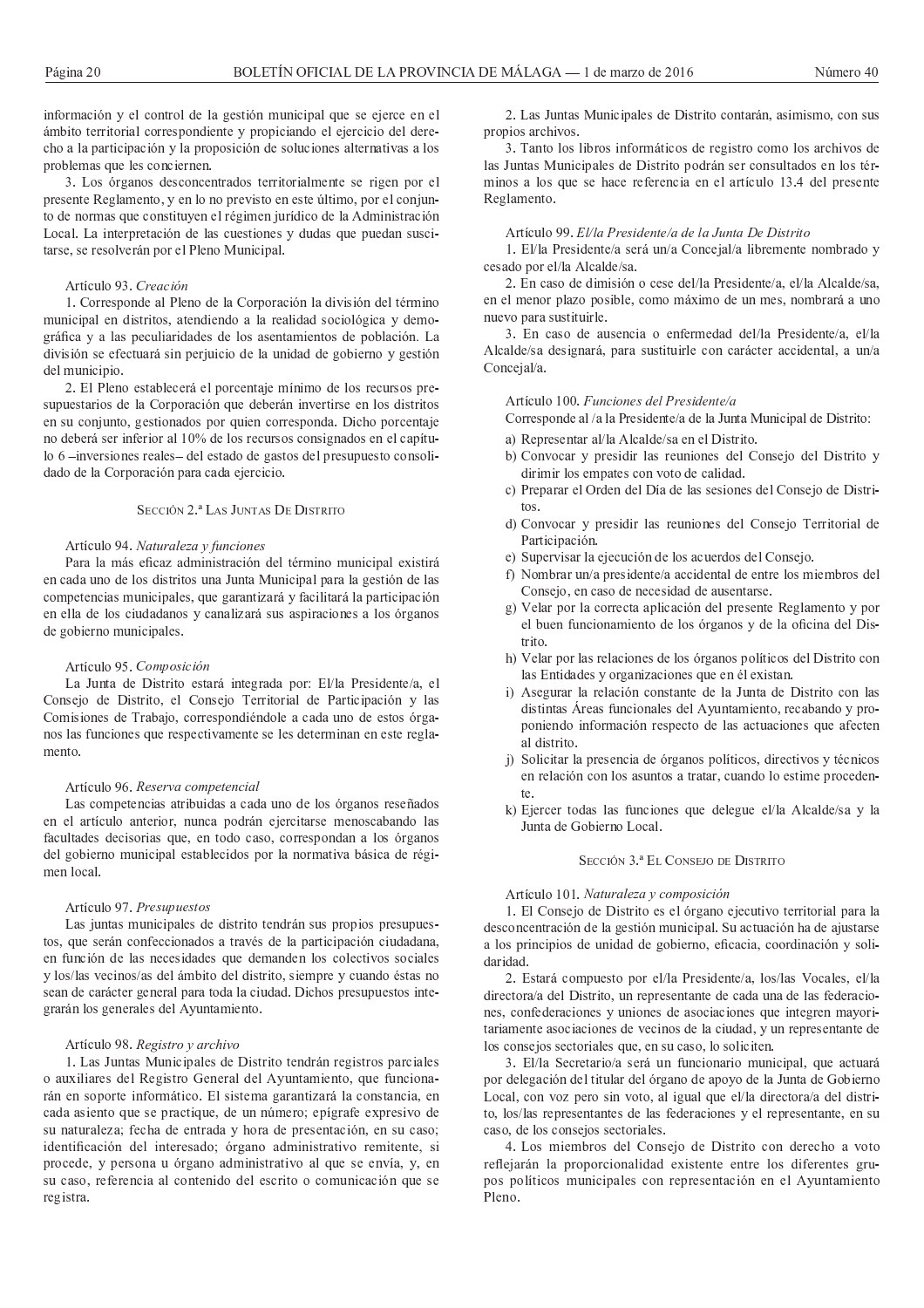Artículo 102. El /la Presidente/a del Consejo de Distrito El/la Presidente/a del Consejo de Distrito será el/la Concejal/a que ostente la Presidencia de la Junta Municipal de Distrito.

#### Artículo 103 Los/las vocales

1. Los/las Vocales serán Concejales/as o vecinos/as propuestos por los grupos municipales y nombrados por el Ayuntamiento Pleno proporcionalmente conforme a su representatividad.

2. Las Juntas de Distrito podrán proponer al Pleno de la Corporación la ampliación del número de vocales, si así lo estiman conveniente, respetando siempre el criterio de proporcionalidad anterior.

#### Artículo 104. Designación de los/las vocales

Tienen capacidad para ser vocales los mayores de edad, preferentemente residentes o que ejerzan su trabajo en el distrito, inscritos en el Censo Electoral de la Ciudad, y que no estén incursos en alguna de las siguientes circunstancias:

- a) Ser inelegibles o incompatibles para el cargo de Concejal, según lo previsto en la vigente legislación electoral.
- b) Salvo para el caso de los miembros de la Corporación, ser vocal de otro distrito.

# Artículo 105. Cese de los/las vocales

1. Los/las Vocales serán cesados en sus cargos por el Pleno del Ayuntamiento, en los siguientes supuestos:

- a) A propuesta del Grupo Político que los propuso.
- b) Por inasistencia injustificada a tres sesiones consecutivas del Consejo de Distrito o del Consejo Territorial de Participación, o a cinco sesiones alternativas de cualquiera de ellos en el plazo de un año, previa audiencia del Grupo Político Municipal que los propuso.

2. En estos supuestos, el Grupo Político Municipal correspondiente deberá formular propuesta de nuevo nombramiento en el plazo máximo de un mes.

# Artículo 106. Dimisión de los/las vocales

La dimisión de un/a Vocal será tramitada por el/la Presidente/a del Consejo de Distrito, interesando al propio tiempo del Grupo Político Municipal que propuso su nombramiento, que eleve nueva propuesta dentro del plazo máximo de un mes, que se trasladará a la Alcaldía-Presidencia, para su posterior nombramiento por el Pleno.

# Artículo 107. Duración del cargo de vocal

La duración del cargo de Vocal del Consejo del Distrito, tendrá como límite máximo el de la Corporación Municipal que los nombre.

# Artículo 108. Asunción temporal de funciones

En caso de dimisión o cese de la mitad más uno de los/las Vocales del Consejo de Distrito, y hasta que los Grupos Políticos Municipales propongan al Pleno de la Corporación los nombramientos que permitan su nueva composición, el/la Presidente/a del Consejo asumirá, transitoriamente, las funciones de este por plazo máximo de un mes.

# Artículo 109 Funciones del/de la Secretario/a

#### Son funciones del/de la Secretario/a:

- a) Asistir, con voz pero sin voto, a las sesiones del Consejo.
- b) Extender las actas de las sesiones del Consejo con su firma y el visto bueno del/ de la Presidente/a y dar el curso correspondiente a los acuerdos que se adopten.
- c) Archivar y custodiar la documentación de las sesiones.
- d) Expedir certificaciones de las actas, acuerdos, dictámenes, votos particulares y otros documentos confiados a su custodia, con el visto bueno del/ de la Presidente/a.

# Artículo 110. Actas

1. El/la Secretario/a del Consejo levantará Acta de cada reunión, que una vez aprobada se incluirá en el Libro de Actas del mismo Consejo y que se redactará de conformidad con los criterios establecidos en relación con las actas del Pleno.

2. El/la Secretario/a deberá enviar copia del acta, una vez aprobada, a la Delegación que en cada momento ostente las competencias en materia de Participación Ciudadana, a cada una de las organizaciones ciudadanas miembros del Consejo y a los grupos políticos con representación municipal.

# Artículo 111. Clases de sesiones

1. El Consejo de Distrito celebrará sesión ordinaria, al menos nueve sesiones al año, en la fecha que se determine al inicio de cada mandato.

2. Se podrán convocar sesiones extraordinarias siempre que fuere preciso, a iniciativa de las siguientes partes:

- a) El/la Presidente de la Junta de Distrito.
- b) Un tercio de los miembros del Consejo con derecho a voto.
- c) A petición del/la Alcalde/sa.
- d) A propuesta del Consejo Territorial de Participación.

3. En los tres últimos casos precitados, la propuesta de celebración de sesión extraordinaria, que deberá mencionar expresamente los temas a tratar, se cursará a la Presidencia de la Junta de Distrito. En estos supuestos, la reunión deberá ser convocada por el/la Presidente/a dentro de los cinco días hábiles siguientes a la petición de convocatoria.

4. Son sesiones extraordinarias y urgentes las convocadas por el/ la Presidente/a, a iniciativa propia o a propuesta de quienes puedan solicitar sesión extraordinaria, cuando la urgencia del asunto o asuntos a tratar no permita convocar sesión extraordinaria con una antelación mínima de dos días hábiles.

5. En cualquier caso, no podrán celebrarse en un mismo día sesión del Consejo de Distrito y del Consejo Territorial de Participación.

# Artículo 112. Lugar de celebración y asistentes

1. Las reuniones se celebrarán habitualmente en la sede de la Junta de Distrito, pudiendo realizarse en otro lugar en caso de imposibilidad material y de manera extraordinaria, haciéndose constar de forma expresa en la convocatoria el cambio de domicilio. Cuidando, en todo caso, las condiciones mínimas, especialmente aquellas relativas al mobiliario, capacidad y acústica de los locales, que permitan un normal desarrollo de las actividades a celebrar.

2. Podrán asistir a las sesiones, con voz pero sin voto, los/las Concejales/as del Ayuntamiento, que podrán hacerlo asimismo a invitación del propio Consejo.

3. Asimismo, el Consejo podrá recabar la participación de los técnicos municipales, a efectos de que informen sobre cuestiones propias del desempeño de su puesto o cargo, y relacionadas con la actividad del distrito.

# Artículo 113. Convocatoria y régimen de las sesiones

1. La convocatoria de sesión ordinaria y extraordinaria del Consejo del Distrito se realizará con dos días hábiles de antelación.

2. En primera convocatoria se entenderá constituido el Consejo de Distrito cuando asistan la mitad más uno de sus miembros con derecho a voto, incluido el/la Presidente/a. En segunda convocatoria, media hora más tarde, cualquiera que sea el número de vocales asistentes, siempre que estén presentes el/la Presidente/a del Consejo y el/ la Secretario/a.

3. Los acuerdos y decisiones del Consejo se adoptarán por mayoría de los asistentes. En caso de empate, decidirá el voto de calidad del/ de la Presidente/a.

4. Las sesiones del Consejo no serán públicas.

# Artículo 114. Funciones

Corresponde al Consejo de Distrito:

a) Examinar las peticiones e iniciativas individuales y colectivas de los/las vecinos/as y, tras emitir informe no vinculante, proponer a los órganos de Gobierno Municipal la solución que corresponda.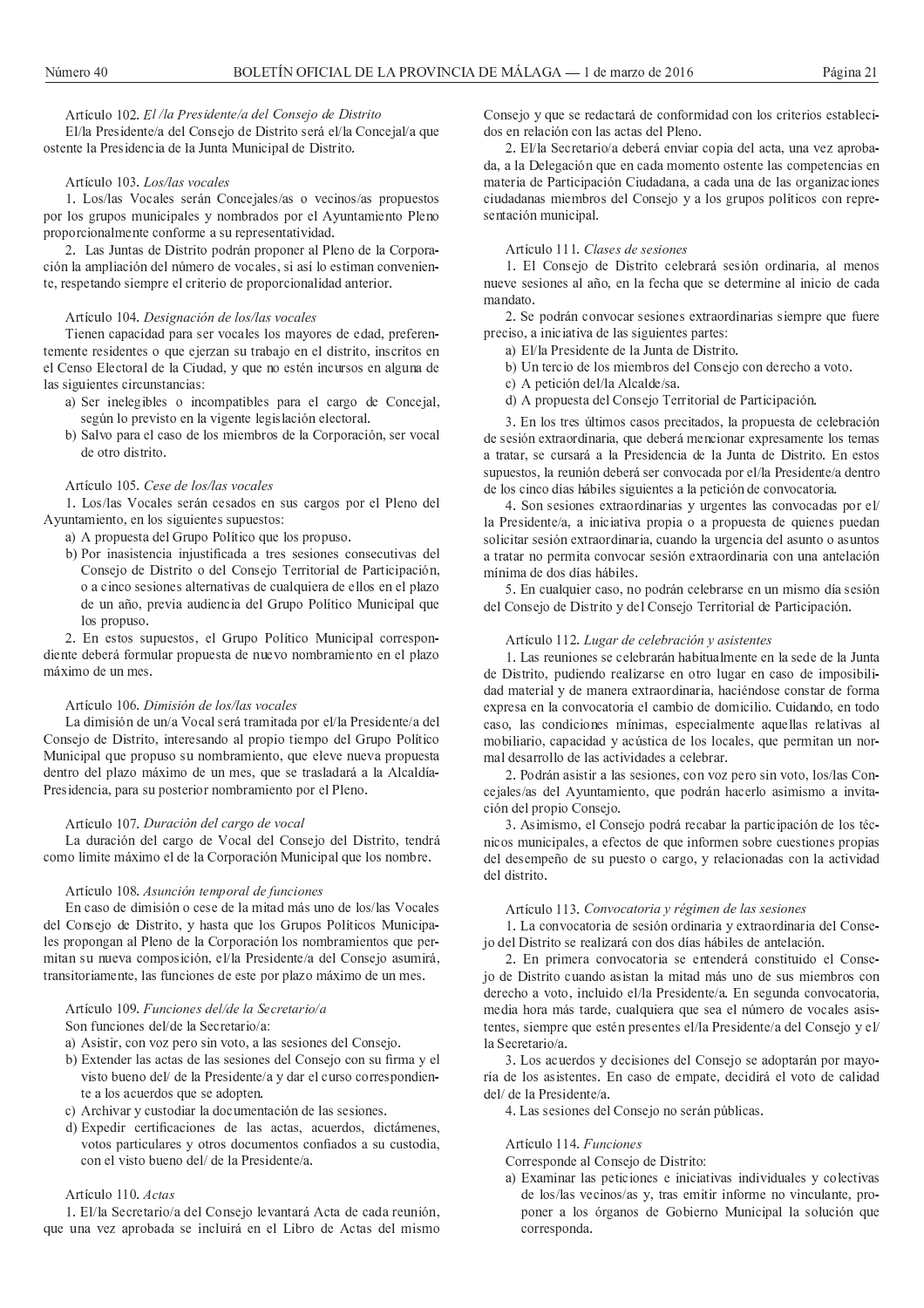- b) Mantener informado al Consejo Territorial de Participación de los acuerdos tomados en las sesiones del Consejo.
- c) Velar por que se facilite a todos los/las vecinos/as la máxima información y difusión de la gestión municipal en el distrito, a través de los medios de comunicación que se estimen más convenientes (periódicos de Distrito, circulares, murales, etc.)
- d) Ejercer las funciones que le puedan ser delegadas por los órganos de Gobierno del Ayuntamiento.
- e) Fomentar los cauces de participación ciudadana en el distrito.
- f) Elaborar el programa de actuación en el distrito.
- g) Informar el proyecto de presupuesto general, así como los proyectos normativos con especial repercusión en un ámbito territorial localizado, conforme a lo establecido en el Reglamento Orgánico del Pleno.
- h) Proponer la priorización de las inversiones municipales destinadas al Distrito

SECCIÓN 4.ª EL CONSEJO TERRITORIAL DE PARTICIPACIÓN

#### Artículo 115. Naturaleza

1. El Consejo Territorial de Participación es un órgano colegiado de participación, información, asesoramiento y propuesta que impulsa y sirve de cauce a la participación ciudadana.

2. Estará integrado por las organizaciones ciudadanas y los/las vecinos/as de un distrito, para la defensa de los intereses comunitarios, siendo sus propuestas no vinculantes.

# Artículo 116. Composición

1. El Consejo Territorial de Participación se constituirá, además de por el/la Presidente/a del Distrito por el Director/a del Distrito y los miembros con derecho a voto del Consejo de Distrito, por los siguientes representantes:

- a) Un/a representante por cada una de las asociaciones de vecinos domiciliadas en el distrito e inscritas en el Registro Municipal de Asociaciones y Entidades.
- b) Un/a representante de cada una de las federaciones inscritas en el Registro Municipal de Asociaciones y Entidades.
- c) Dos representantes del conjunto de las asociaciones de padres y madres de alumnos de los centros escolares del Distrito, elegidos entre ellas e inscritas en el registro Municipal de Asociaciones y Entidades
- d) Un/a representante por cada una de las diferentes organizaciones que defiendan los intereses de la ciudadanía y que tengan domicilio social, sede o delegación en el distrito.
- e) Cuatro vecinos/as pertenecientes a cada uno de los distritos existentes en cada momento, a título individual, con capacidad de obrar, conforme a la normativa reguladora del procedimiento administrativo común, elegidos en el Consejo Municipal que abarque la temática de Participación Ciudadana, por el procedimiento de insaculación. Requiriéndose la aceptación expresa del Vecino/a elegido/a, previa a su incorporación al Consejo. Por causa motivada, podrá instarse del Consejo que los eligió la sustitución de alguno de dichos vecinos/as.
- f) Un/a representante de cada Consejo Sectorial.

2. Al inicio de cada mandato, todas las federaciones, asociaciones, entidades y organizaciones que deseen formar parte del Consejo Territorial deberán solicitar ante la oficina del Distrito su incorporación. Aquellas que se creasen con posterioridad y deseen asimismo formar parte de dicho órgano colegiado, presentarán la correspondiente solicitud, de la que se dará cuenta en el orden del día de la siguiente sesión del Consejo, inmediatamente a continuación del punto correspondiente a la aprobación del acta de la sesión anterior, momento a partir del cual pasarán a formar parte de dicho órgano.

3. Los miembros del consejo contemplados en los epígrafes a) a f) del párrafo 1 del presente artículo podrán ser cesados por la Presidencia por inasistencia injustificada a tres sesiones consecutivas del Consejo Territorial de Participación, o a cinco sesiones alternativas en el plazo de un año, previa audiencia de la asociación, entidad u órgano

que los propuso. En estos supuestos, la asociación, entidad u órgano correspondiente deberá formular propuesta de nuevo nombramiento en el plazo máximo de un mes.

Artículo 117. El/la Presidente/a del Consejo Territorial de Participación

El/la Presidente/a será el /la Concejal/a Presidente/a del Distrito.

Artículo 118. De las representaciones de las asociaciones y entidades ciudadanas

1. Existirá un/a solo/a representante por cada entidad o asociación, pudiendo designarse suplentes con carácter permanente o bien específicamente para cada sesión, pero siempre por escrito y antes del inicio de la misma. Las representaciones deberán ser avaladas mediante:

Certificado expedido por la asociación o entidad correspondiente, justificativo de la representación que se ostenta, con nombre y domicilio de los/las designados/as

2. Aquellas entidades ciudadanas no inscritas, podrán intervenir en una sesión determinada, por razón de la materia y de forma puntual, mediante autorización de el/la Presidente/a del Consejo.

3. Los representantes de las Asociaciones y Entidades ciudadanas en el Consejo Territorial de Participación serán cesados como tales a propuesta de la asociación o entidad que los nombró.

4. La asociación o entidad que propuso el nombramiento del representante cesado deberá, en el plazo de un mes como máximo, formular propuesta de nuevo nombramiento.

# Artículo 119. El/la Secretario/a del Consejo Territorial

1. Actuará como Secretario/a un/a funcionario/a del Distrito, que actuará por delegación del titular del Órgano de Apoyo a la Junta de Gobierno Local.

2. Tendrá las mismas funciones que las enumeradas para el/la Secretario/a del Consejo de Distrito.

# Artículo 120. Clases de sesiones

1. El Consejo Territorial de Participación celebrará una sesión cada dos meses con carácter ordinario, en la fecha que se determine al inicio de cada mandato.

2. Con carácter extraordinario, siempre que sea preciso, a propuesta de las siguientes partes:

- El Consejo de Distrito.
- El/la Presidente/a de la Junta de Distrito.
- Un tercio de las asociaciones y entidades ciudadanas representadas en el Consejo Territorial de Participación.
- El/la Alcalde/sa de la ciudad.

En estos supuestos, la sesión deberá ser convocada por el Presidente, dentro de los cinco días hábiles siguientes a la petición de convocatoria.

3. Son sesiones extraordinarias y urgentes las convocadas por el/ la Presidente/a, a iniciativa propia o a propuesta de quienes puedan solicitar sesión extraordinaria, cuando la urgencia del asunto o asuntos a tratar no permita convocar sesión extraordinaria con una antelación mínima de dos días hábiles.

## Artículo 121. Lugar de celebración y asistentes

1. Las sesiones se celebrarán habitualmente en la sede de la Junta de Distrito, pudiendo realizarse en otro lugar en caso de imposibilidad material y de manera extraordinaria, haciéndose constar de forma expresa en la convocatoria el cambio de domicilio. Cuidando, en todo caso, las condiciones mínimas, especialmente aquellas relativas al mobiliario, capacidad y acústica de los locales, que permitan un normal desarrollo de las actividades a celebrar.

2. Podrán asistir en las sesiones, los/las Concejales/as del Ayuntamiento, que podrán hacerlo asimismo a petición de la mitad más uno de los miembros que componen el Consejo Territorial de Participación.

3. Asimismo el Consejo podrá recabar la asistencia de los/las técnicos municipales, a efectos de que informen sobre cuestiones propias del desempeño de su puesto o cargo, y relacionadas con la actividad del Distrito.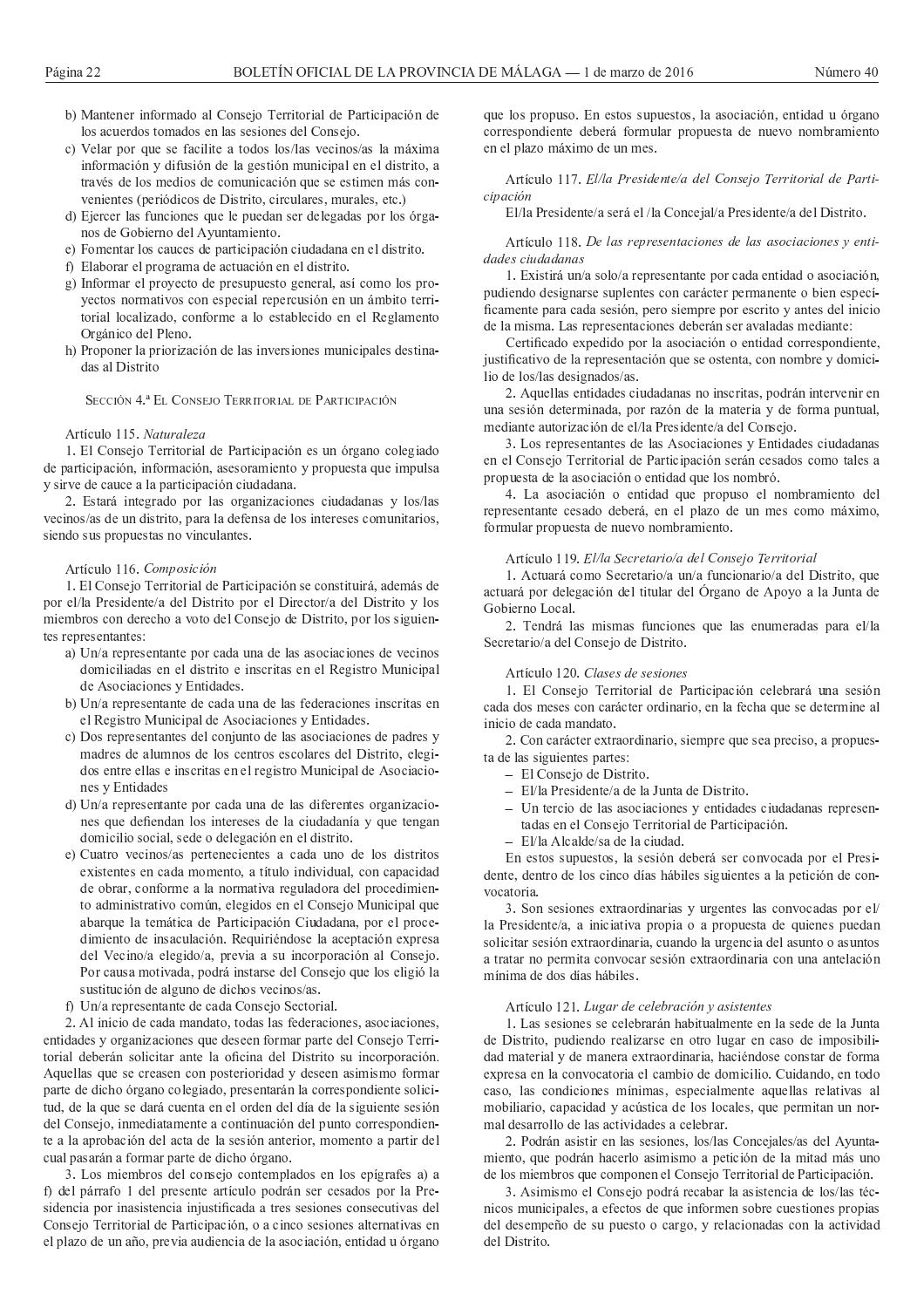#### Artículo 122. Convocatoria y régimen de las sesiones

1. La convocatoria de sesión ordinaria o extraordinaria del Consejo Territorial de Participación deberá realizarse al menos con dos días hábiles de antelación

2. Se entenderá válidamente constituido el Consejo Territorial cuando asista la mitad más uno de los miembros que lo componen en primera convocatoria, siempre que estén presentes el/la Presidente/a de la Junta de Distrito y el/la Secretario/a. En segunda convocatoria, media hora más tarde, cualquiera que sea el número de miembros asistentes, siempre que estén presentes el/la Presidente/a del Consejo y el/ la Secretario/a

3. El/la Presidente/a fijará la duración máxima de las exposiciones, que no deberán exceder de cinco minutos en el primer turno y de dos, si fuera necesario, un segundo turno.

4. Cada grupo político municipal y cada una de las asociaciones y entidades ciudadanas, podrán intervenir en la sesión a través de un único representante.

## Artículo 123. Atribuciones

Son atribuciones del Consejo Territorial de Participación:

- a) Presentar propuestas de trabajo sobre temas de interés para el Distrito, que deberán ser debatidas en el Consejo de Distrito en la primera sesión que este celebre después del Consejo Territorial
- b) Informar, y debatir en su caso, las propuestas efectuadas por las Comisiones de Trabajo del Distrito.
- c) Recabar información sobre la gestión municipal en el Distrito, así como sobre el cumplimiento de los acuerdos tomados en el Consejo de Distrito.
- d) Solicitar la participación en sus sesiones de diferentes órganos de Gobierno Municipal o técnicos municipales, sobre temas que afecten al Distrito.

# SECCIÓN 5<sup>ª</sup> LAS COMISIONES DE TRABAJO

# Artículo 124. Naturaleza

1. Por acuerdo del Consejo de Distrito y, previa propuesta en su caso del Consejo Territorial de Participación se podrán constituir Comisiones de Trabajo con carácter temporal o permanente, según los intereses y necesidades del propio Distrito, dentro del ámbito de las competencias municipales.

2. En todos los distritos deberán constituirse al menos las siguientes:

- a) De Desarrollo Sostenible, Urbanismo, Medio Ambiente, Infraestructuras, Empleo, Comercio, y Nuevas Tecnologías.
- b) De Cultura, Educación, Juventud, Deporte, y Turismo.
- c) De Bienestar Social e Igualdad de Oportunidades.
- d) De Seguridad, Movilidad, y Convivencia Ciudadana.

3. Podrán crearse, para cuestiones específicas, comisiones de trabajo con carácter mixto y paritario entre dos o más distritos, y entre sectores y distritos, que serán presididas por uno de los/las Presidentes/as de las Juntas de Distrito o del Consejo Sectorial que la formen.

# Artículo 125. Convocatoria y régimen de sesiones

1. Las comisiones de trabajo tendrán un régimen de sesiones men $s<sub>11a</sub>1$ 

2. En cada Comisión de Trabajo participará, asumiendo las funciones de coordinación de las actividades de la comisión, un/a Vocal del Consejo de Distrito, elegido por acuerdo del mismo Consejo.

3. La comisión podrá elaborar propuestas. Dichas propuestas serán elevadas al Consejo Territorial de Participación.

Artículo 126. El/la Secretario/a

1. El/la Secretario/a de la Comisión será el/la propio/a Coordinador/a o persona propuesta por este/a, de entre los miembros de la comisión.

2. La función del Secretario/a de la Comisión de Trabajo será levantar actas de las sesiones. En el acta se deberá reflejar una relación de los asistentes a la reunión, las intervenciones que se realicen y los posibles acuerdos que se adopten, al igual que las fechas y lugar de celebración de las mismas.

3. Las actas estarán a disposición de los miembros integrantes de dicha Comisión de Trabajo.

#### Artículo 127. Asistentes

1. Las comisiones serán públicas. Podrán asistir todas las organizaciones del distrito, así como vecinos/as a título individual.

2. A las comisiones de trabajo podrán asistir los técnicos municipales vinculados al Distrito y ocasionalmente técnicos de los Servicios Centrales, así como personas de la barriada especializadas en los temas que se estén discutiendo, a propuesta del/de la coordinador/a, a iniciativa propia o a solicitud de al menos una cuarta parte de sus miembros.

# Artículo 128 Funciones de la comisión

Son funciones de las comisiones de trabajo:

- a) Analizar, recabar, debatir y estudiar las propuestas de las organizaciones asistentes.
- b) Elaborar propuestas sobre asuntos de su competencia, y elevarlas para que se informen, y se debatan si fuera necesario, en el Consejo Territorial de Participación, y posterior aprobación, en su caso, en el Consejo de Distrito.
- c) Aquellas otras funciones que les sean encomendadas por los órganos de distrito.

## SECCIÓN 6.ª LA OFICINA DE DISTRITO

# Artículo 129. Oficina de distrito

En cada Distrito se establecerá una Oficina Municipal de Distrito, que será dotada de los medios personales y materiales necesarios para poder desarrollar las funciones y cometidos que se le asignen.

# Artículo 130. Funciones

Las oficinas municipales de distrito tendrán, entre otras, las siguientes funciones:

- a) Albergar la Junta Municipal de distrito.
- b) Ser sede de la presidencia del distrito.
- c) Ser lugar de celebración del Consejo de Distrito y del Consejo Territorial de Participación.
- d) Ser centro de encuentro de las organizaciones ciudadanas para la programación de actividades en el distrito.
- e) Facilitar, dentro de las posibilidades de espacio, un lugar de encuentro para los miembros de la Corporación.

SECCIÓN 7.ª RELACIONES ENTRE LAS JUNTAS DE DISTRITO Y LOS ÓRGANOS MUNICIPALES

# Artículo 131. Remisión información

Los órdenes del día de las sesiones de la Junta de Gobierno Local y del Pleno del Ayuntamiento de Málaga, deberán enviarse a la Junta de Distrito con la misma antelación que para los miembros de estos órganos.

# Artículo 132. Información del gobierno municipal

El Consejo de Distrito y el Consejo Territorial de Participación podrá invitar a cualquier Concejal/a, o miembro de la Junta de Gobierno del Ayuntamiento de Málaga, así como solicitar la presencia de los órganos directivos y técnicos municipales para recabar cualquier información que concierna al distrito.

# Artículo 133. Remisión del programa de actuación

En el marco de la programación general del Ayuntamiento de Málaga, el Consejo de Distrito enviará al órgano que corresponda las propuestas del programa de actuación en el Distrito.

# Artículo 134. Colaboración de los órganos administrativos

El Consejo de Distrito, a través de su Presidente/a, podrá solicitar de los órganos administrativos municipales, datos, documentos e información general referentes a los asuntos de su competencia.